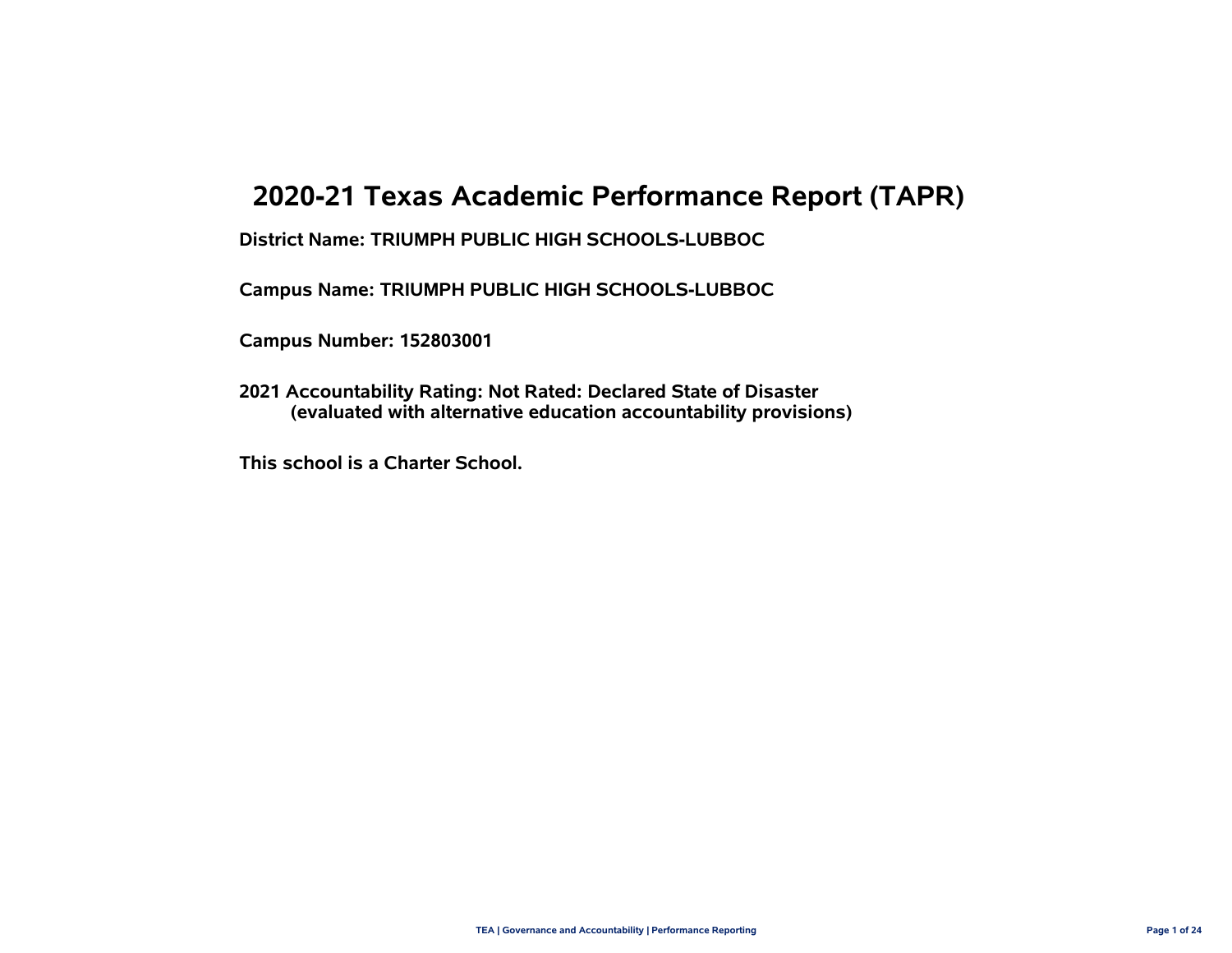**This page is intentionally blank.**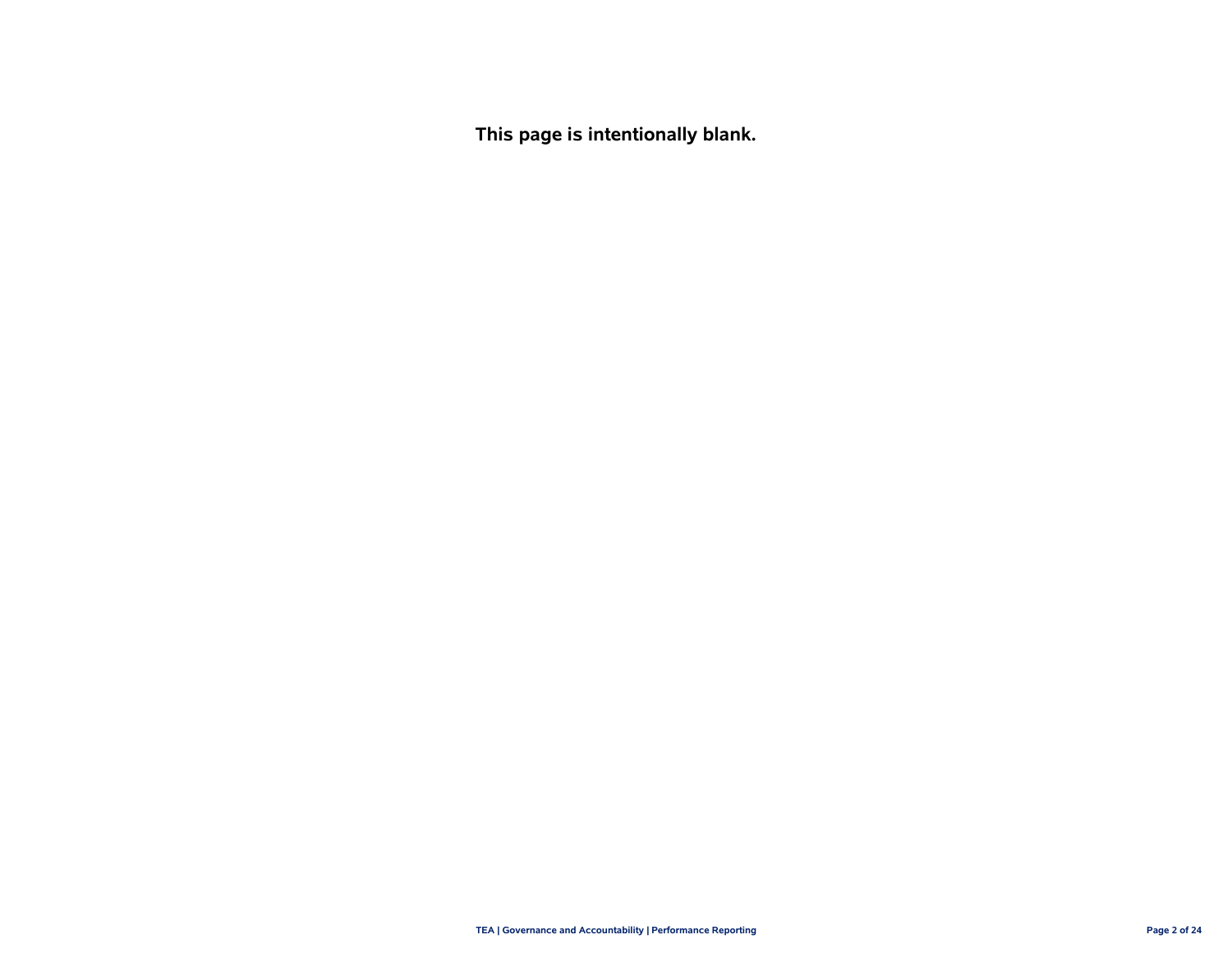### Texas Education Agency **2020-21 STAAR Performance (TAPR)**

### **TRIUMPH PUBLIC HIGH SCHOOLS-LUBBOC (152803001) - TRIUMPH PUBLIC HIGH SCHOOLS-LUBBOC - LUBBOCK COUNTY**

Due to the cancellation of spring 2020 STAAR, 2021 and 2019 STAAR data are shown.

|                                       |               |     |     |     |                |       |          |                                                                         |                | Two            |         |        |                                  | Non-  |       | EB/EL<br>(Current                                                                                                                     |
|---------------------------------------|---------------|-----|-----|-----|----------------|-------|----------|-------------------------------------------------------------------------|----------------|----------------|---------|--------|----------------------------------|-------|-------|---------------------------------------------------------------------------------------------------------------------------------------|
|                                       |               |     |     |     |                |       |          |                                                                         |                | <b>or</b>      | Special |        | <b>Special Continu- Continu-</b> |       |       | $\&$                                                                                                                                  |
|                                       | <b>School</b> |     |     |     | <b>African</b> |       |          | <b>American</b>                                                         | <b>Pacific</b> | <b>More</b>    | Ed.     | Ed     | ously                            | ously | Econ  | Year State District Campus American Hispanic White Indian Asian Islander Races (Current) (Former) Enrolled Enrolled Disady Monitored) |
|                                       |               |     |     |     |                |       |          | STAAR Performance Rates by Tested Grade, Subject, and Performance Level |                |                |         |        |                                  |       |       |                                                                                                                                       |
| <b>End of Course English I</b>        |               |     |     |     |                |       |          |                                                                         |                |                |         |        |                                  |       |       |                                                                                                                                       |
| At Approaches Grade Level or<br>Above | 2021          | 67% | 30% | 30% |                | 25%   |          |                                                                         |                |                | 17%     | $\ast$ |                                  | 30%   | 28%   |                                                                                                                                       |
|                                       | 2019          | 68% | 34% | 34% | 43%            | 31%   | 50%      |                                                                         |                |                | 9%      | 20%    | $\ast$                           | 33%   | 32%   | 20%                                                                                                                                   |
| At Meets Grade Level or Above         | 2021          | 50% | 13% | 13% | $\ast$         | 11%   | $\ast$   |                                                                         |                | $\sim$         | $0\%$   | $\ast$ |                                  | 13%   | 9%    | $\ast$                                                                                                                                |
|                                       | 2019          | 50% | 11% | 11% | 14%            | 9%    | 25%      |                                                                         |                | $\sim$         | $0\%$   | 0%     | $\pmb{\ast}$                     | 11%   | 9%    | 0%                                                                                                                                    |
| At Masters Grade Level                | 2021          | 12% | 5%  | 5%  | $\ast$         | 6%    | $\ast$   |                                                                         |                | $\sim$         | 0%      | $\ast$ |                                  | 5%    | 3%    | $\ast$                                                                                                                                |
|                                       | 2019          | 11% | 0%  | 0%  | 0%             | 0%    | 0%       |                                                                         |                |                | 0%      | 0%     | $\ast$                           | 0%    | 0%    | 0%                                                                                                                                    |
| <b>End of Course English II</b>       |               |     |     |     |                |       |          |                                                                         |                |                |         |        |                                  |       |       |                                                                                                                                       |
| At Approaches Grade Level or<br>Above | 2021          | 71% | 34% | 34% | $\ast$         | 29%   | 71%      |                                                                         |                |                | $0\%$   | $\ast$ | $\ast$                           | 35%   | 37%   | $\ast$                                                                                                                                |
|                                       | 2019          | 68% | 34% | 34% | 25%            | 33%   | 45%      |                                                                         |                | $\mathbf{L}$   | 11%     | $\ast$ | $\ast$                           | 34%   | 36%   | 0%                                                                                                                                    |
| At Meets Grade Level or Above         | 2021          | 57% | 23% | 23% | $\ast$         | 16%   | 71%      |                                                                         |                |                | 0%      | $\ast$ | $\ast$                           | 24%   | 26%   |                                                                                                                                       |
|                                       | 2019          | 49% | 12% | 12% | 0%             | 10%   | 36%      |                                                                         |                | $\overline{a}$ | 0%      | $\ast$ | $\ast$                           | 13%   | 14%   | 0%                                                                                                                                    |
| At Masters Grade Level                | 2021          | 11% | 0%  | 0%  | $\ast$         | $0\%$ | 0%       |                                                                         |                | $\overline{a}$ | 0%      | $\ast$ | $\ast$                           | 0%    | $0\%$ |                                                                                                                                       |
|                                       | 2019          | 8%  | 0%  | 0%  | 0%             | 0%    | 0%       |                                                                         |                |                | $0\%$   | $\ast$ | $\ast$                           | 0%    | 0%    | 0%                                                                                                                                    |
| <b>End of Course Algebra I</b>        |               |     |     |     |                |       |          |                                                                         |                |                |         |        |                                  |       |       |                                                                                                                                       |
| At Approaches Grade Level or<br>Above | 2021          | 73% | 57% | 57% | $\ast$         | 50%   | $\ast$   |                                                                         |                | $\ast$         | $\ast$  | $\ast$ |                                  | 57%   | 62%   |                                                                                                                                       |
|                                       | 2019          | 85% | 65% | 65% | $\ast$         | 63%   | 71%      |                                                                         |                | $\overline{a}$ | 67%     | $\ast$ |                                  | 65%   | 63%   |                                                                                                                                       |
| At Meets Grade Level or Above         | 2021          | 41% | 18% | 18% | $\ast$         | 13%   | $\ast$   |                                                                         |                | $\ast$         | $\ast$  | $\ast$ |                                  | 18%   | 14%   |                                                                                                                                       |
|                                       | 2019          | 61% | 20% | 20% | $\ast$         | 19%   | 29%      |                                                                         |                | $\mathbf{L}$   | 11%     | $\ast$ |                                  | 20%   | 21%   |                                                                                                                                       |
| At Masters Grade Level                | 2021          | 23% | 11% | 11% | $\pmb{\ast}$   | 8%    | $\ast$   |                                                                         |                | $\ast$         | $\ast$  | $\ast$ | $\overline{\phantom{a}}$         | 11%   | 5%    |                                                                                                                                       |
|                                       | 2019          | 37% | 14% | 14% | $\ast$         | 12%   | 29%      |                                                                         |                |                | 0%      | $\ast$ |                                  | 14%   | 15%   |                                                                                                                                       |
| <b>End of Course Biology</b>          |               |     |     |     |                |       |          |                                                                         |                |                |         |        |                                  |       |       |                                                                                                                                       |
| At Approaches Grade Level or<br>Above | 2021          | 82% | 63% | 63% |                | 58%   |          |                                                                         |                |                | 60%     |        |                                  | 63%   | 58%   |                                                                                                                                       |
|                                       | 2019          | 88% | 84% | 84% | 80%            |       | 82% 100% |                                                                         |                | $\overline{a}$ | 63%     | $\ast$ |                                  | 84%   | 82%   | 83%                                                                                                                                   |
| At Meets Grade Level or Above         | 2021          | 55% | 29% | 29% | $\ast$         | 26%   | $\ast$   |                                                                         |                | $\sim$         | 20%     |        |                                  | 29%   | 26%   | $\ast$                                                                                                                                |
|                                       | 2019          | 62% | 24% | 24% | 20%            | 21%   | 50%      |                                                                         |                | $\sim$         | 0%      | $\ast$ |                                  | 24%   | 25%   | 0%                                                                                                                                    |
| At Masters Grade Level                | 2021          | 22% | 4%  | 4%  | $\ast$         | 5%    | $\ast$   |                                                                         |                | $\mathbf{L}$   | $0\%$   | $\sim$ |                                  | 4%    | 5%    |                                                                                                                                       |
|                                       | 2019          | 25% | 2%  | 2%  | 0%             | 3%    | 0%       |                                                                         |                |                | 0%      | $\ast$ |                                  | 2%    | 2%    | 0%                                                                                                                                    |
| <b>End of Course U.S. History</b>     |               |     |     |     |                |       |          |                                                                         |                |                |         |        |                                  |       |       |                                                                                                                                       |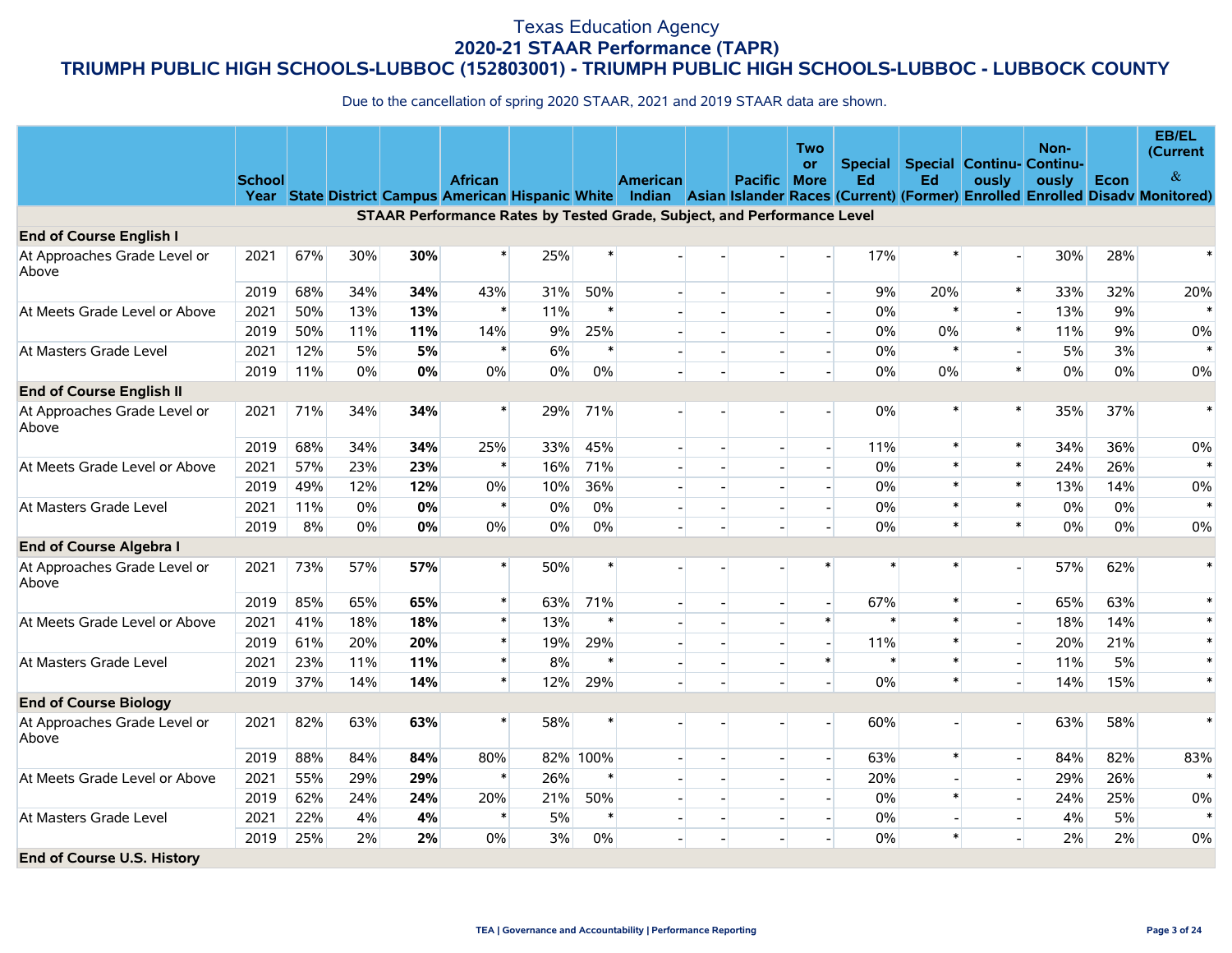### Texas Education Agency **2020-21 STAAR Performance (TAPR)**

### **TRIUMPH PUBLIC HIGH SCHOOLS-LUBBOC (152803001) - TRIUMPH PUBLIC HIGH SCHOOLS-LUBBOC - LUBBOCK COUNTY**

Due to the cancellation of spring 2020 STAAR, 2021 and 2019 STAAR data are shown.

|                                       |               |     |     |     |                |     |          |                 |                          | Two<br>or      |        |                | Special Special Continu- Continu- | Non-  |             | <b>EB/EL</b><br>(Current                                                                                                                      |
|---------------------------------------|---------------|-----|-----|-----|----------------|-----|----------|-----------------|--------------------------|----------------|--------|----------------|-----------------------------------|-------|-------------|-----------------------------------------------------------------------------------------------------------------------------------------------|
|                                       | <b>School</b> |     |     |     | <b>African</b> |     |          | <b>American</b> | <b>Pacific</b>           | <b>More</b>    | Ed     | Ed             | ously                             | ously | <b>Econ</b> | $\&$<br>Year State District Campus American Hispanic White Indian Asian Islander Races (Current) (Former) Enrolled Enrolled Disady Monitored) |
| At Approaches Grade Level or<br>Above | 2021          | 88% | 73% | 73% |                | 67% | 91%      |                 |                          |                | 38%    |                |                                   | 73%   | 74%         |                                                                                                                                               |
|                                       | 2019          | 93% | 79% | 79% | $\ast$         | 80% | $\ast$   |                 |                          | $\ast$         | $\ast$ | $\blacksquare$ | $\ast$                            | 81%   | 79%         |                                                                                                                                               |
| At Meets Grade Level or Above         | 2021          | 69% | 33% | 33% | $\ast$         | 21% | 73%      |                 |                          | $\ast$         | 13%    | $\ast$         |                                   | 33%   | 28%         |                                                                                                                                               |
|                                       | 2019          | 73% | 39% | 39% | $\ast$         | 33% | $\ast$   |                 |                          | $\ast$         | $\ast$ |                | $\ast$                            | 41%   | 38%         | $\ast$                                                                                                                                        |
| At Masters Grade Level                | 2021          | 43% | 8%  | 8%  | $\ast$         | 3%  | 27%      |                 |                          | $\ast$         | 0%     | $\ast$         |                                   | 8%    | 8%          | $\ast$                                                                                                                                        |
|                                       | 2019          | 45% | 16% | 16% | $\ast$         | 10% | $\ast$   |                 |                          | $\ast$         | $\ast$ |                | $\ast$                            | 16%   | 15%         | $\ast$                                                                                                                                        |
| <b>All Grades All Subjects</b>        |               |     |     |     |                |     |          |                 |                          |                |        |                |                                   |       |             |                                                                                                                                               |
| At Approaches Grade Level or<br>Above | 2021          | 67% | 51% | 51% | 50%            | 43% | 88%      |                 |                          | $\ast$         | 30%    | 33%            | $\ast$                            | 51%   | 51%         | 27%                                                                                                                                           |
|                                       | 2019          | 78% | 52% | 52% | 48%            | 51% | 64%      |                 |                          | $\ast$         | 35%    | 27%            | 40%                               | 53%   | 52%         | 38%                                                                                                                                           |
| At Meets Grade Level or Above         | 2021          | 41% | 23% | 23% | 10%            | 17% | 65%      |                 |                          | $\ast$         | 7%     | 0%             | $\ast$                            | 24%   | 21%         | 0%                                                                                                                                            |
|                                       | 2019          | 50% | 18% | 18% | 13%            | 16% | 39%      |                 |                          | $\ast$         | 3%     | 9%             | 0%                                | 19%   | 19%         | 4%                                                                                                                                            |
| At Masters Grade Level                | 2021          | 18% | 5%  | 5%  | 0%             | 4%  | 15%      |                 |                          | $\ast$         | 0%     | 0%             | $\ast$                            | 5%    | 4%          | 0%                                                                                                                                            |
|                                       | 2019          | 24% | 5%  | 5%  | 0%             | 4%  | 11%      |                 |                          | $\ast$         | 0%     | 0%             | 0%                                | 5%    | 5%          | 0%                                                                                                                                            |
| <b>All Grades ELA/Reading</b>         |               |     |     |     |                |     |          |                 |                          |                |        |                |                                   |       |             |                                                                                                                                               |
| At Approaches Grade Level or<br>Above | 2021          | 68% | 32% | 32% | $\ast$         | 27% | 78%      |                 |                          |                | 8%     | $\ast$         | $\ast$                            | 33%   | 33%         | $\ast$                                                                                                                                        |
|                                       | 2019          | 75% | 34% | 34% | 33%            | 32% | 47%      |                 |                          | $\sim$         | 10%    | 13%            | $\ast$                            | 34%   | 34%         | 9%                                                                                                                                            |
| At Meets Grade Level or Above         | 2021          | 45% | 18% | 18% | $\ast$         | 14% | 67%      |                 |                          |                | 0%     | $\ast$         | $\ast$                            | 19%   | 19%         | $\ast$                                                                                                                                        |
|                                       | 2019          | 48% | 12% | 12% | 7%             | 9%  | 32%      |                 |                          | $\sim$         | 0%     | $0\%$          | $\ast$                            | 12%   | 12%         | 0%                                                                                                                                            |
| At Masters Grade Level                | 2021          | 18% | 2%  | 2%  | $\ast$         | 3%  | 0%       |                 |                          | $\overline{a}$ | 0%     | $\ast$         | $\ast$                            | 2%    | $1\%$       | $\ast$                                                                                                                                        |
|                                       | 2019          | 21% | 0%  | 0%  | 0%             | 0%  | 0%       |                 |                          |                | 0%     | 0%             | $\ast$                            | 0%    | 0%          | 0%                                                                                                                                            |
| <b>All Grades Mathematics</b>         |               |     |     |     |                |     |          |                 |                          |                |        |                |                                   |       |             |                                                                                                                                               |
| At Approaches Grade Level or<br>Above | 2021          | 66% | 57% | 57% | $\ast$         | 50% | $\ast$   |                 |                          | $\ast$         |        | $\ast$         |                                   | 57%   | 62%         |                                                                                                                                               |
|                                       | 2019          | 82% | 65% | 65% | $\ast$         | 63% | 71%      |                 |                          | $\sim$         | 67%    | $\ast$         |                                   | 65%   | 63%         |                                                                                                                                               |
| At Meets Grade Level or Above         | 2021          | 37% | 18% | 18% | $\ast$         | 13% | $\ast$   |                 |                          | $\ast$         | $\ast$ | $\ast$         |                                   | 18%   | 14%         | $\ast$                                                                                                                                        |
|                                       | 2019          | 52% | 20% | 20% | $\ast$         | 19% | 29%      |                 |                          | $\overline{a}$ | 11%    | $\ast$         | $\sim$                            | 20%   | 21%         | $\ast$                                                                                                                                        |
| At Masters Grade Level                | 2021          | 18% | 11% | 11% | $\ast$         | 8%  | $\ast$   |                 | $\overline{\phantom{a}}$ | $\ast$         | $\ast$ | $\ast$         | $\overline{\phantom{a}}$          | 11%   | 5%          |                                                                                                                                               |
|                                       | 2019          | 26% | 14% | 14% | $\ast$         | 12% | 29%      |                 |                          |                | $0\%$  | $\ast$         |                                   | 14%   | 15%         | $\ast$                                                                                                                                        |
| <b>All Grades Science</b>             |               |     |     |     |                |     |          |                 |                          |                |        |                |                                   |       |             |                                                                                                                                               |
| At Approaches Grade Level or<br>Above | 2021          | 71% | 63% | 63% | $\ast$         | 58% |          |                 |                          |                | 60%    |                |                                   | 63%   | 58%         |                                                                                                                                               |
|                                       | 2019          | 81% | 84% | 84% | 80%            |     | 82% 100% |                 |                          |                | 63%    | $\ast$         |                                   | 84%   | 82%         | 83%                                                                                                                                           |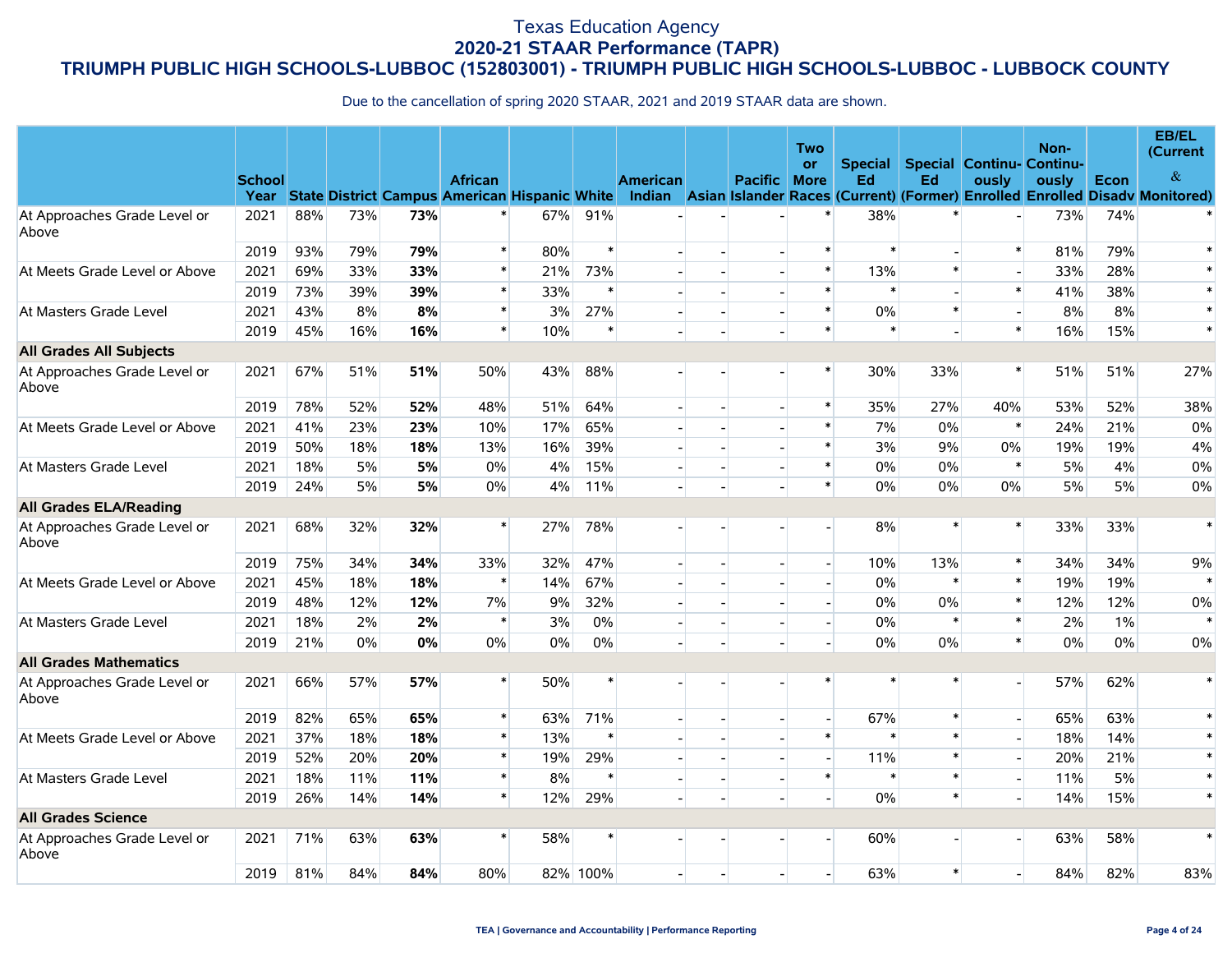### Texas Education Agency **2020-21 STAAR Performance (TAPR)**

### **TRIUMPH PUBLIC HIGH SCHOOLS-LUBBOC (152803001) - TRIUMPH PUBLIC HIGH SCHOOLS-LUBBOC - LUBBOCK COUNTY**

Due to the cancellation of spring 2020 STAAR, 2021 and 2019 STAAR data are shown.

|                                       | <b>School</b><br>Year |     |     |     | <b>African</b><br><b>State District Campus American Hispanic White</b> |     |       | <b>American</b><br>Indian | <b>Pacific</b> | <b>Two</b><br>or<br><b>More</b> | <b>Special</b><br>Ed | Ed | <b>Special Continu- Continu-</b><br>ously | Non-<br>ously | Econ | <b>EB/EL</b><br>(Current<br>$\alpha$<br>Asian Islander Races (Current) (Former) Enrolled Enrolled Disadv Monitored) |
|---------------------------------------|-----------------------|-----|-----|-----|------------------------------------------------------------------------|-----|-------|---------------------------|----------------|---------------------------------|----------------------|----|-------------------------------------------|---------------|------|---------------------------------------------------------------------------------------------------------------------|
| At Meets Grade Level or Above         | 2021                  | 44% | 29% | 29% |                                                                        | 26% |       |                           |                |                                 | 20%                  |    |                                           | 29%           | 26%  |                                                                                                                     |
|                                       | 2019                  | 54% | 24% | 24% | 20%                                                                    | 21% | 50%   |                           |                |                                 | 0%                   |    |                                           | 24%           | 25%  | $0\%$                                                                                                               |
| At Masters Grade Level                | 2021                  | 20% | 4%  | 4%  |                                                                        | 5%  |       |                           |                |                                 | $0\%$                |    |                                           | 4%            | 5%   |                                                                                                                     |
|                                       | 2019                  | 25% | 2%  | 2%  | $0\%$                                                                  | 3%  | $0\%$ |                           |                |                                 | 0%                   |    |                                           | 2%            | 2%   | 0%                                                                                                                  |
| <b>All Grades Social Studies</b>      |                       |     |     |     |                                                                        |     |       |                           |                |                                 |                      |    |                                           |               |      |                                                                                                                     |
| At Approaches Grade Level or<br>Above | 2021                  | 73% | 73% | 73% | $\ast$                                                                 | 67% | 91%   |                           |                |                                 | 38%                  |    |                                           | 73%           | 74%  |                                                                                                                     |
|                                       | 2019                  | 81% | 79% | 79% |                                                                        | 80% |       |                           |                |                                 |                      |    |                                           | 81%           | 79%  |                                                                                                                     |
| At Meets Grade Level or Above         | 2021                  | 49% | 33% | 33% |                                                                        | 21% | 73%   |                           |                |                                 | 13%                  |    |                                           | 33%           | 28%  |                                                                                                                     |
|                                       | 2019                  | 55% | 39% | 39% |                                                                        | 33% |       |                           |                |                                 |                      |    |                                           | 41%           | 38%  |                                                                                                                     |
| At Masters Grade Level                | 2021                  | 29% | 8%  | 8%  |                                                                        | 3%  | 27%   |                           |                |                                 | $0\%$                |    |                                           | 8%            | 8%   |                                                                                                                     |
|                                       | 2019                  | 33% | 16% | 16% |                                                                        | 10% |       |                           |                |                                 |                      |    |                                           | 16%           | 15%  |                                                                                                                     |

\* Indicates results are masked due to small numbers to protect student confidentiality.

- Indicates there are no students in the group.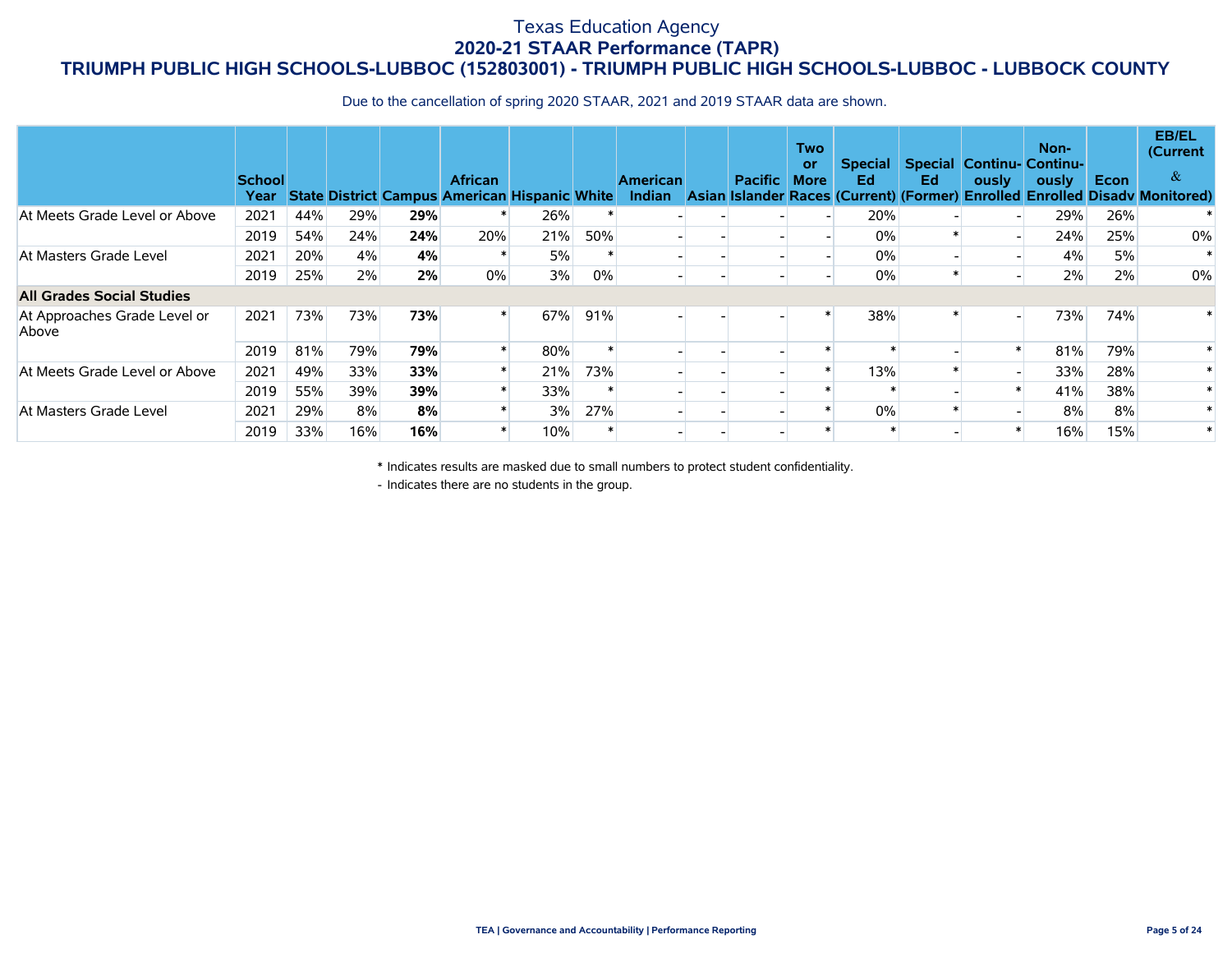### Texas Education Agency **2018-19 Progress (TAPR)**

# **TRIUMPH PUBLIC HIGH SCHOOLS-LUBBOC (152803001) - TRIUMPH PUBLIC HIGH SCHOOLS-LUBBOC - LUBBOCK COUNTY**

Due to the cancellation of spring 2020 STAAR, 2019 and 2018 progress data are shown.

|                          | <b>School</b> |    |    |    | <b>African</b><br>Year State District Campus American Hispanic White |    |        | <b>American</b>          |                          | <b>Pacific</b>           | Twoorl<br><b>More</b>    | <b>Special</b><br>Ed. | Ed     | <b>Special Continu- Continu-</b><br>ously | Non-<br>ously | Econ | <b>EB/EL</b><br>(Current)<br>&<br>Indian Asian Islander Races (Current) (Former) Enrolled Enrolled Disady Monitored) |
|--------------------------|---------------|----|----|----|----------------------------------------------------------------------|----|--------|--------------------------|--------------------------|--------------------------|--------------------------|-----------------------|--------|-------------------------------------------|---------------|------|----------------------------------------------------------------------------------------------------------------------|
|                          |               |    |    |    | School Progress Domain - Academic Growth Score by Grade and Subject  |    |        |                          |                          |                          |                          |                       |        |                                           |               |      |                                                                                                                      |
| End of Course English II | 2019          | 69 | 66 | 66 | $\ast$                                                               | 65 | 50     | $\overline{\phantom{0}}$ |                          |                          | $\overline{\phantom{a}}$ |                       | $\ast$ | $\overline{\phantom{a}}$                  | 66            | 63   |                                                                                                                      |
|                          | 2018          | 67 | 56 | 56 | $\overline{\phantom{a}}$                                             | 61 | 43     | $\overline{\phantom{0}}$ | $\overline{\phantom{0}}$ | $\overline{\phantom{0}}$ | $\overline{\phantom{a}}$ | $\ast$                | $\ast$ | $\overline{\phantom{a}}$                  | 56            | 54   | $\ast$                                                                                                               |
| End of Course Algebra I  | 2019          | 75 | 70 | 70 | $\overline{\phantom{a}}$                                             | 67 | $\ast$ | $\overline{\phantom{0}}$ | $\overline{\phantom{0}}$ | $\overline{\phantom{a}}$ | $\overline{\phantom{a}}$ | $\ast$                | $\ast$ | $\overline{\phantom{0}}$                  | 70            | 70   |                                                                                                                      |
|                          | 2018          | 72 | 52 | 52 | $\ast$                                                               | 50 | $\ast$ | $\overline{\phantom{0}}$ | $\overline{\phantom{0}}$ | $\overline{\phantom{a}}$ | $\ast$                   | $\ast$                | $\ast$ | $\overline{\phantom{a}}$                  | 52            | 52   |                                                                                                                      |
| All Grades Both Subjects | 2019          | 69 | 67 | 67 | $\ast$                                                               | 66 | 56     | $\overline{\phantom{0}}$ | $\overline{\phantom{0}}$ | $\overline{\phantom{0}}$ | $\overline{\phantom{a}}$ | $\ast$                | $\ast$ | $\overline{\phantom{a}}$                  | 67            | 65   |                                                                                                                      |
|                          | 2018          | 69 | 54 | 54 | $\ast$                                                               | 56 | 38     | $\overline{\phantom{0}}$ | $\overline{\phantom{0}}$ | $\overline{\phantom{a}}$ | $\ast$                   | 42                    | *      | $\overline{\phantom{a}}$                  | 54            | 53   |                                                                                                                      |
| All Grades ELA/Reading   | 2019          | 68 | 66 | 66 | $\ast$                                                               | 65 | 50     | $\overline{\phantom{0}}$ | $\overline{\phantom{0}}$ | $\overline{\phantom{0}}$ | $\overline{\phantom{a}}$ | $\ast$                |        | $\overline{\phantom{a}}$                  | 66            | 63   |                                                                                                                      |
|                          | 2018          | 69 | 56 | 56 | $\overline{\phantom{a}}$                                             | 61 | 43     | $\overline{\phantom{a}}$ | $\overline{\phantom{0}}$ | $\overline{\phantom{a}}$ | $\overline{\phantom{a}}$ | $\ast$                | *      | $\overline{\phantom{a}}$                  | 56            | 54   |                                                                                                                      |
| All Grades Mathematics   | 2019          | 70 | 70 | 70 | $\overline{\phantom{a}}$                                             | 67 | $\ast$ | $\overline{\phantom{a}}$ | $\overline{\phantom{0}}$ | $\overline{\phantom{a}}$ | $\overline{\phantom{a}}$ | $\ast$                | $\ast$ | $\overline{\phantom{a}}$                  | 70            | 70   |                                                                                                                      |
|                          | 2018          | 70 | 52 | 52 | $\ast$                                                               | 50 | $\ast$ |                          | $\overline{\phantom{0}}$ |                          | ∗                        | $\ast$                | $\ast$ | $\overline{\phantom{a}}$                  | 52            | 52   |                                                                                                                      |

\* Indicates results are masked due to small numbers to protect student confidentiality.

- Indicates there are no students in the group.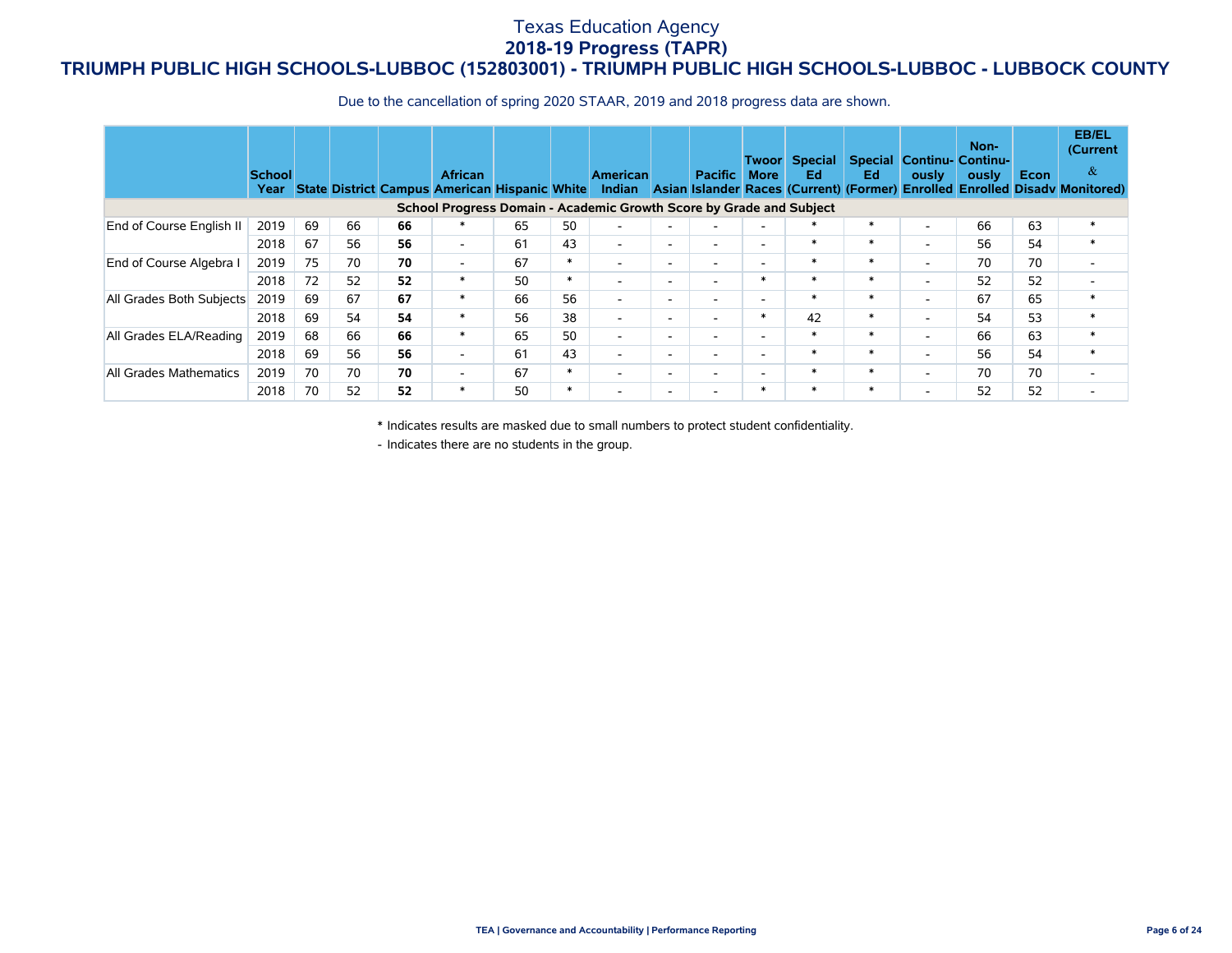### Texas Education Agency

# **2020-21 Bilingual Education/English as a Second Language (Current EB Students/EL) (TAPR) TRIUMPH PUBLIC HIGH SCHOOLS-LUBBOC (152803001) - TRIUMPH PUBLIC HIGH SCHOOLS-LUBBOC - LUBBOCK COUNTY**

Due to the cancellation of spring 2020 STAAR, 2021 and 2019 STAAR data are shown.

|                                    |               |     |       |     |                                                                 |                          |                          |                          |                          |                                                                              |         |                                |            |                          | EB/EL                    |       |                                        | <b>Monitored</b>       |
|------------------------------------|---------------|-----|-------|-----|-----------------------------------------------------------------|--------------------------|--------------------------|--------------------------|--------------------------|------------------------------------------------------------------------------|---------|--------------------------------|------------|--------------------------|--------------------------|-------|----------------------------------------|------------------------|
|                                    |               |     |       |     | <b>Total</b>                                                    | <b>BE-Trans</b>          |                          |                          |                          | <b>ALP</b>                                                                   |         | <b>ESL</b>                     |            | <b>ALP</b>               | with                     |       | <b>Total</b>                           | $\&$                   |
|                                    | <b>School</b> |     |       |     | <b>Bilingual</b><br><b>Year State District Campus Education</b> | Early<br>Exit            |                          | BE-Trans BE-Dual BE-Dual |                          | <b>Bilingual Total Content-</b><br>Late Exit Two-Way One-Way (Exception) ESL |         | <b>Based Pull-Out (Waiver)</b> | <b>ESL</b> | <b>ESL</b>               | <b>Parental Never</b>    |       | <b>EB/EL</b><br>Denial EB/EL (Current) | <b>Former</b><br>EB/EL |
|                                    |               |     |       |     |                                                                 |                          |                          |                          |                          | <b>STAAR Performance Rate by Subject and Performance Level</b>               |         |                                |            |                          |                          |       |                                        |                        |
| <b>All Grades All Subjects</b>     |               |     |       |     |                                                                 |                          |                          |                          |                          |                                                                              |         |                                |            |                          |                          |       |                                        |                        |
| At Approaches Grade Level or Above | 2021          | 67% | 51%   | 51% | $\overline{\phantom{a}}$                                        |                          |                          |                          |                          |                                                                              | $-33%$  | $\overline{\phantom{a}}$       | 33%        | $\overline{a}$           | $\ast$                   | 52%   | 27%                                    |                        |
|                                    | 2019          | 78% | 52%   | 52% | $\overline{a}$                                                  |                          |                          |                          |                          |                                                                              | 38%     | 60%                            | 32%        |                          |                          |       | 38%                                    |                        |
| At Meets Grade Level or Above      | 2021          | 41% | 23%   | 23% | $\overline{\phantom{a}}$                                        |                          |                          |                          |                          | $\overline{\phantom{a}}$                                                     | 0%      | $\overline{\phantom{a}}$       | 0%         |                          | $\ast$                   | 25%   | 0%                                     |                        |
|                                    | 2019          | 50% | 18%   | 18% | $\blacksquare$                                                  |                          |                          |                          |                          |                                                                              | 4%      | $0\%$                          | 5%         |                          |                          |       | 4%                                     |                        |
| At Masters Grade Level             | 2021          | 18% | 5%    | 5%  | $\blacksquare$                                                  |                          |                          |                          |                          | $\blacksquare$                                                               | 0%      | $\sim$                         | 0%         |                          | $\ast$                   | $6\%$ | 0%                                     |                        |
|                                    | 2019          | 24% | 5%    | 5%  | $\overline{a}$                                                  | $\overline{a}$           | $\overline{a}$           |                          | $\overline{\phantom{a}}$ |                                                                              | 0%      | $0\%$                          | 0%         |                          |                          |       | 0%                                     |                        |
| <b>All Grades ELA/Reading</b>      |               |     |       |     |                                                                 |                          |                          |                          |                          |                                                                              |         |                                |            |                          |                          |       |                                        |                        |
| At Approaches Grade Level or Above | 2021          | 68% | 32%   | 32% | $\overline{\phantom{a}}$                                        | $\blacksquare$           |                          |                          |                          |                                                                              | $\ast$  |                                | $\ast$     |                          | $\overline{\phantom{a}}$ | 34%   | $\ast$                                 |                        |
|                                    | 2019          | 75% | 34%   | 34% | $\overline{a}$                                                  | $\overline{a}$           |                          |                          |                          |                                                                              | 9%      | $\ast$                         | 0%         |                          |                          |       | 9%                                     |                        |
| At Meets Grade Level or Above      | 2021          | 45% | 18%   | 18% | $\overline{a}$                                                  |                          |                          |                          |                          |                                                                              | $\ast$  |                                | $\ast$     |                          |                          | 19%   | $\ast$                                 |                        |
|                                    | 2019          | 48% | 12%   | 12% | $\overline{\phantom{a}}$                                        |                          |                          |                          |                          |                                                                              | 0%      | $\ast$                         | 0%         |                          |                          |       | 0%                                     |                        |
| At Masters Grade Level             | 2021          | 18% | 2%    | 2%  | $\blacksquare$                                                  |                          |                          |                          |                          |                                                                              |         |                                | $\ast$     |                          |                          | 2%    | *                                      |                        |
|                                    | 2019          | 21% | $0\%$ | 0%  | $\overline{\phantom{a}}$                                        | $\overline{a}$           | $\overline{\phantom{a}}$ |                          | $\overline{a}$           |                                                                              | 0%      | $\ast$                         | 0%         |                          |                          |       | 0%                                     |                        |
| <b>All Grades Mathematics</b>      |               |     |       |     |                                                                 |                          |                          |                          |                          |                                                                              |         |                                |            |                          |                          |       |                                        |                        |
| At Approaches Grade Level or Above | 2021          | 66% | 57%   | 57% | $\overline{\phantom{a}}$                                        | $\overline{\phantom{a}}$ |                          |                          | $\overline{\phantom{a}}$ |                                                                              | $\ast$  |                                |            |                          | *                        | 58%   |                                        |                        |
|                                    | 2019          | 82% | 65%   | 65% | $\sim$                                                          | $\overline{\phantom{a}}$ |                          |                          |                          |                                                                              | $\ast$  | $\ast$                         | $\star$    |                          |                          |       | $\ast$                                 |                        |
| At Meets Grade Level or Above      | 2021          | 37% | 18%   | 18% | $\overline{a}$                                                  | н.                       |                          |                          |                          |                                                                              | $\ast$  |                                | $\ast$     |                          | $\ast$                   | 19%   | $\ast$                                 |                        |
|                                    | 2019          | 52% | 20%   | 20% | $\overline{\phantom{a}}$                                        |                          |                          |                          |                          |                                                                              |         |                                |            |                          |                          |       | $\ast$                                 |                        |
| At Masters Grade Level             | 2021          | 18% | 11%   | 11% | $\overline{\phantom{a}}$                                        |                          |                          |                          |                          |                                                                              | $\ast$  |                                | $\star$    |                          | $\ast$                   | 12%   | $\ast$                                 |                        |
|                                    | 2019          | 26% | 14%   | 14% | $\overline{\phantom{a}}$                                        |                          |                          |                          |                          |                                                                              | $\ast$  | $\ast$                         | $\ast$     |                          |                          |       | $\ast$                                 |                        |
| <b>All Grades Science</b>          |               |     |       |     |                                                                 |                          |                          |                          |                          |                                                                              |         |                                |            |                          |                          |       |                                        |                        |
| At Approaches Grade Level or Above | 2021          | 71% | 63%   | 63% | $\overline{\phantom{a}}$                                        | $\blacksquare$           |                          |                          |                          |                                                                              | $\ast$  |                                | $\ast$     | $\overline{\phantom{a}}$ | $\overline{a}$           | 62%   | $\ast$                                 |                        |
|                                    | 2019          | 81% | 84%   | 84% | $\sim$                                                          |                          |                          |                          |                          |                                                                              | 83%     | $\ast$                         | 80%        |                          |                          |       | 83%                                    |                        |
| At Meets Grade Level or Above      | 2021          | 44% | 29%   | 29% | $\overline{\phantom{a}}$                                        |                          |                          |                          |                          |                                                                              |         |                                | $\ast$     |                          |                          | 33%   | $\ast$                                 |                        |
|                                    | 2019          | 54% | 24%   | 24% | $\overline{\phantom{a}}$                                        |                          |                          |                          |                          |                                                                              | 0%      |                                | 0%         |                          |                          |       | 0%                                     |                        |
| At Masters Grade Level             | 2021          | 20% | 4%    | 4%  | $\overline{\phantom{a}}$                                        |                          |                          |                          |                          |                                                                              |         |                                | $\ast$     |                          |                          | 5%    | $\ast$                                 |                        |
|                                    | 2019          | 25% | 2%    | 2%  |                                                                 |                          |                          |                          |                          |                                                                              | 0%      | $\ast$                         | 0%         |                          |                          |       | 0%                                     |                        |
| <b>All Grades Social Studies</b>   |               |     |       |     |                                                                 |                          |                          |                          |                          |                                                                              |         |                                |            |                          |                          |       |                                        |                        |
| At Approaches Grade Level or Above | 2021          | 73% | 73%   | 73% | $\overline{\phantom{a}}$                                        | $\overline{\phantom{a}}$ | $\overline{\phantom{a}}$ |                          | $\overline{\phantom{a}}$ |                                                                              | $\ast$  |                                | $\ast$     |                          | $^{\ast}$                | 77%   | $\ast$                                 |                        |
|                                    | 2019          | 81% | 79%   | 79% | $\overline{\phantom{a}}$                                        |                          |                          |                          |                          |                                                                              | $\ast$  | $\ast$                         | $\ast$     |                          |                          |       | $\ast$                                 |                        |
| At Meets Grade Level or Above      | 2021          | 49% | 33%   | 33% | $\sim$                                                          | $\overline{a}$           |                          |                          |                          |                                                                              | $\ast$  |                                | $\ast$     |                          | $\ast$                   | 34%   | $\ast$                                 |                        |
|                                    | 2019          | 55% | 39%   | 39% | $\overline{\phantom{a}}$                                        |                          |                          |                          |                          |                                                                              | $\ast$  | $\ast$                         | $\ast$     |                          |                          |       | $\ast$                                 |                        |
| At Masters Grade Level             | 2021          | 29% | 8%    | 8%  | $\overline{\phantom{a}}$                                        |                          |                          |                          |                          |                                                                              |         |                                |            |                          |                          | 9%    |                                        |                        |
|                                    | 2019          | 33% | 16%   | 16% |                                                                 |                          |                          |                          |                          |                                                                              | $\star$ |                                | $\star$    |                          |                          |       |                                        |                        |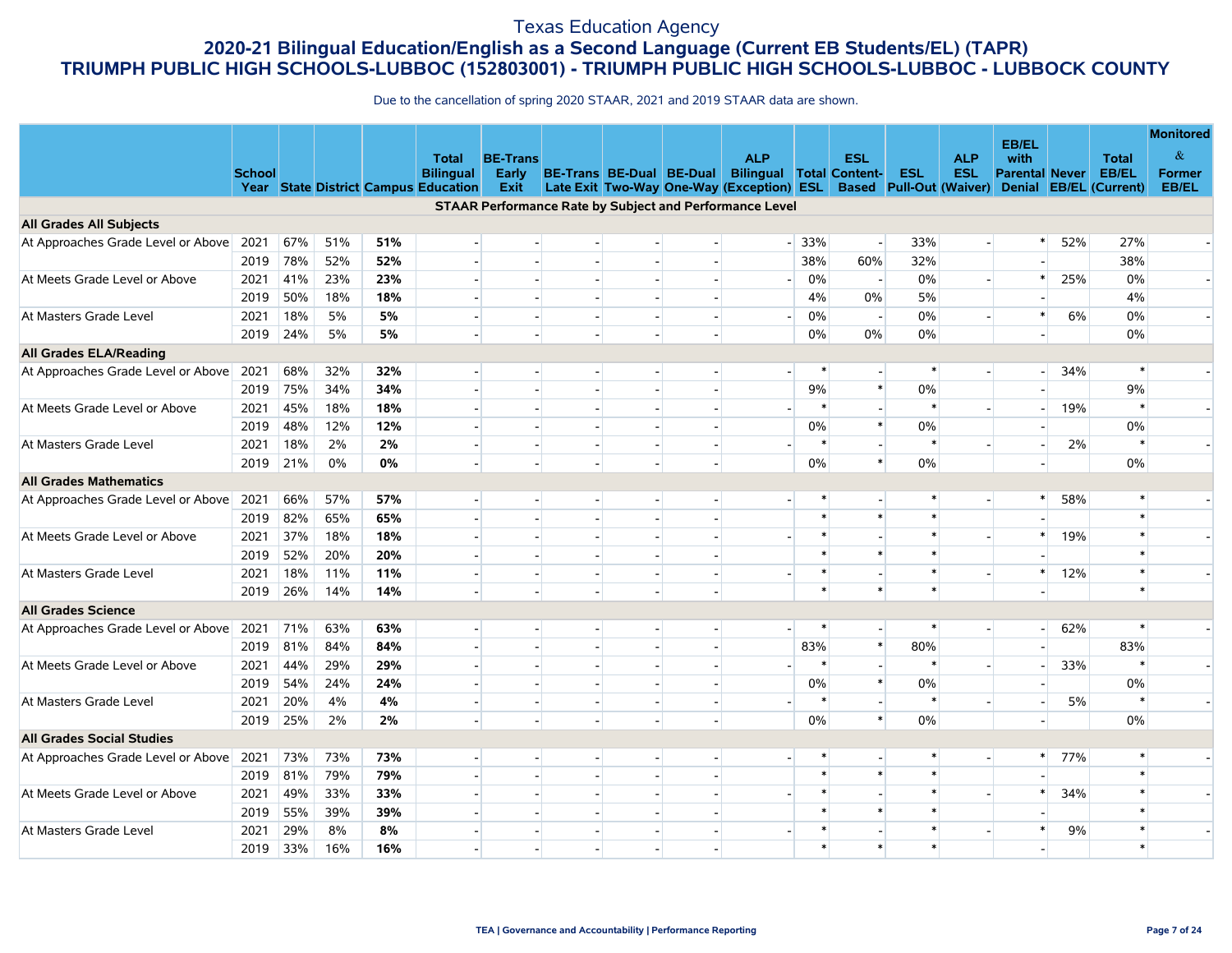#### Texas Education Agency

### **2020-21 Bilingual Education/English as a Second Language (Current EB Students/EL) (TAPR) TRIUMPH PUBLIC HIGH SCHOOLS-LUBBOC (152803001) - TRIUMPH PUBLIC HIGH SCHOOLS-LUBBOC - LUBBOCK COUNTY**

Due to the cancellation of spring 2020 STAAR, 2021 and 2019 STAAR data are shown.

- \* Indicates results are masked due to small numbers to protect student confidentiality.
- Indicates there are no students in the group.

Blank cell indicates there are no data available in the group.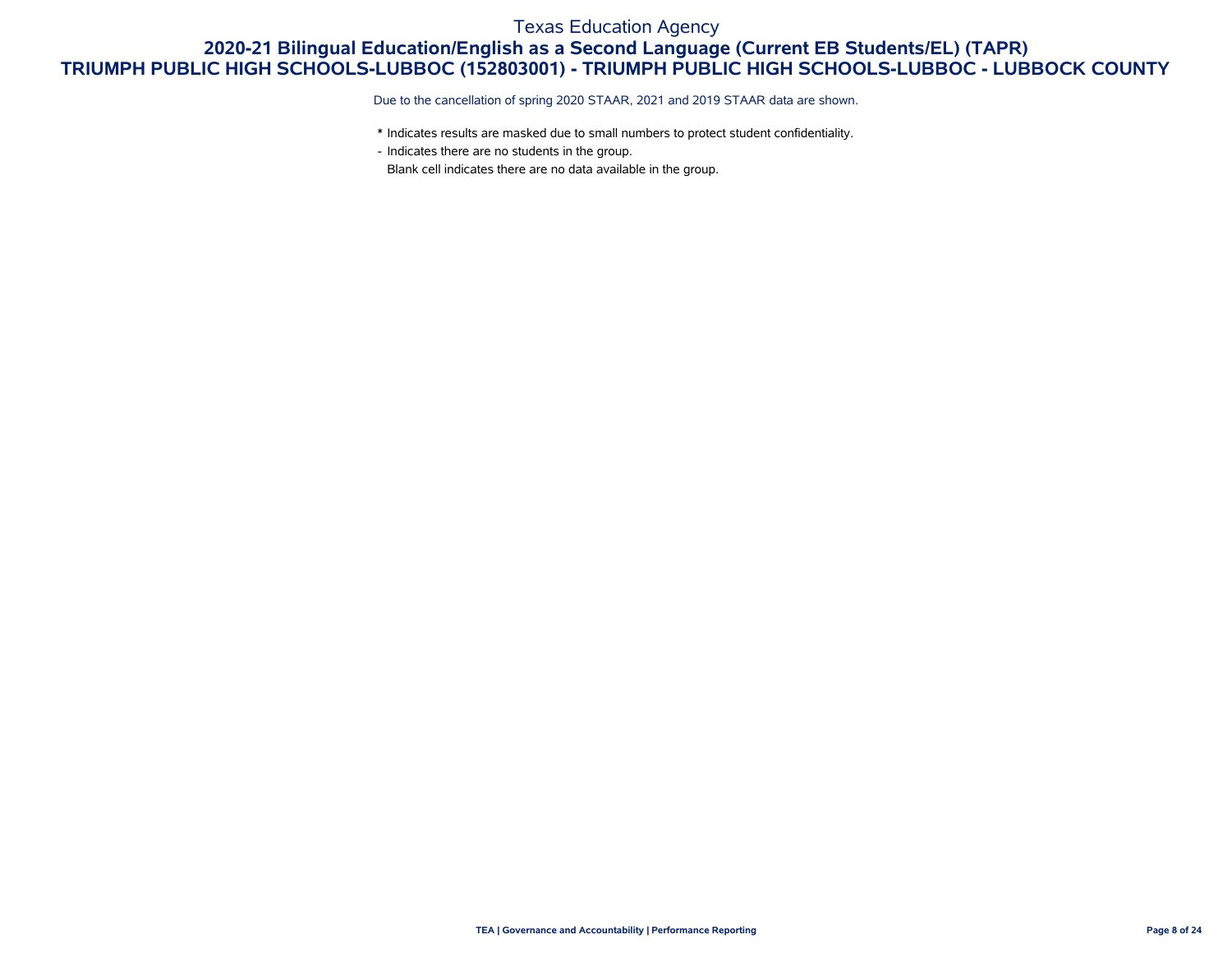### Texas Education Agency **2020-21 STAAR Participation (TAPR)**

### **TRIUMPH PUBLIC HIGH SCHOOLS-LUBBOC (152803001) - TRIUMPH PUBLIC HIGH SCHOOLS-LUBBOC - LUBBOCK COUNTY**

Due to the cancellation of spring 2020 STAAR, 2021 and 2019 STAAR data are shown.

|                                                            |       |     |       | <b>African</b><br><b>State District Campus American Hispanic White</b> |     |      | American                                        |                | <b>Pacific</b>           | Two<br>or<br><b>More</b> | <b>Special</b><br>Ed | Ed   | ously | Non-<br><b>Special Continu- Continu-</b><br>ously | Econ | <b>EB/EL</b><br>(Current<br>$\&$<br>Indian Asian Islander Races (Current) (Former) Enrolled Enrolled Disadv Monitored) |
|------------------------------------------------------------|-------|-----|-------|------------------------------------------------------------------------|-----|------|-------------------------------------------------|----------------|--------------------------|--------------------------|----------------------|------|-------|---------------------------------------------------|------|------------------------------------------------------------------------------------------------------------------------|
|                                                            |       |     |       |                                                                        |     |      | <b>2021 STAAR Participation</b><br>(All Grades) |                |                          |                          |                      |      |       |                                                   |      |                                                                                                                        |
| <b>All Tests</b>                                           |       |     |       |                                                                        |     |      |                                                 |                |                          |                          |                      |      |       |                                                   |      |                                                                                                                        |
| <b>Assessment Participant</b>                              | 88%   | 87% | 87%   | 100%                                                                   | 89% | 94%  |                                                 |                | $\blacksquare$           | 60%                      | 98%                  | 100% | 96%   | 85%                                               | 89%  | 100%                                                                                                                   |
| Included in Accountability                                 | 83%   | 57% | 57%   | 53%                                                                    | 65% | 72%  |                                                 |                |                          | 40%                      | 60%                  | 100% | 2%    | 67%                                               | 62%  | 100%                                                                                                                   |
| Not Included in Accountability: Mobile                     | 3%    | 30% | 30%   | 47%                                                                    | 25% | 22%  |                                                 |                |                          | 20%                      | 38%                  | 0%   | 94%   | 19%                                               | 27%  | 0%                                                                                                                     |
| Not Included in Accountability: Other<br>Exclusions        | 1%    | 0%  | 0%    | 0%                                                                     | 0%  | 0%   |                                                 |                |                          | 0%                       | $0\%$                | 0%   | 0%    | $0\%$                                             | 0%   | 0%                                                                                                                     |
| <b>Not Tested</b>                                          | 12%   | 13% | 13%   | 0%                                                                     | 11% | 6%   |                                                 |                | $\blacksquare$           | 40%                      | 2%                   | 0%   | 4%    | 15%                                               | 11%  | 0%                                                                                                                     |
| Absent                                                     | 2%    | 13% | 13%   | $0\%$                                                                  | 10% | 6%   |                                                 |                |                          | 40%                      | 2%                   | 0%   | 4%    | 14%                                               | 11%  | 0%                                                                                                                     |
| Other                                                      | 10%   | 0%  | 0%    | 0%                                                                     | 0%  | 0%   |                                                 |                |                          | 0%                       | 0%                   | 0%   | 0%    | 0%                                                | 0%   | 0%                                                                                                                     |
|                                                            |       |     |       |                                                                        |     |      | <b>2019 STAAR Participation</b><br>(All Grades) |                |                          |                          |                      |      |       |                                                   |      |                                                                                                                        |
| <b>All Tests</b>                                           |       |     |       |                                                                        |     |      |                                                 |                |                          |                          |                      |      |       |                                                   |      |                                                                                                                        |
| Assessment Participant                                     | 99%   | 98% | 98%   | 100%                                                                   | 98% | 100% | $\overline{\phantom{a}}$                        | $\blacksquare$ | $\overline{\phantom{a}}$ | $\ast$                   | 100%                 | 92%  | 100%  | 98%                                               | 98%  | 100%                                                                                                                   |
| Included in Accountability                                 | 94%   | 62% | 62%   | 50%                                                                    | 60% | 86%  | $\overline{\phantom{a}}$                        |                | $\overline{\phantom{a}}$ | $\ast$                   | 51%                  | 85%  | 7%    | 70%                                               | 62%  | 71%                                                                                                                    |
| Not Included in Accountability: Mobile                     | 4%    | 37% | 37%   | 50%                                                                    | 37% | 14%  |                                                 |                |                          | $\ast$                   | 49%                  | 8%   | 93%   | 28%                                               | 36%  | 26%                                                                                                                    |
| Not Included in Accountability: Other<br><b>Exclusions</b> | $1\%$ | 0%  | 0%    | 0%                                                                     | 0%  | 0%   |                                                 |                |                          |                          | $0\%$                | 0%   | 0%    | $0\%$                                             | 0%   | 3%                                                                                                                     |
| <b>Not Tested</b>                                          | 1%    | 2%  | 2%    | 0%                                                                     | 2%  | 0%   |                                                 |                |                          | $\ast$                   | 0%                   | 8%   | 0%    | 2%                                                | 2%   | 0%                                                                                                                     |
| Absent                                                     | $1\%$ | 1%  | $1\%$ | 0%                                                                     | 2%  | 0%   | $\overline{\phantom{a}}$                        |                |                          | $\ast$                   | $0\%$                | 8%   | 0%    | 2%                                                | 2%   | 0%                                                                                                                     |
| Other                                                      | $0\%$ | 0%  | 0%    | 0%                                                                     | 0%  | 0%   |                                                 |                |                          | $\ast$                   | 0%                   | 0%   | 0%    | 0%                                                | 0%   | 0%                                                                                                                     |

\* Indicates results are masked due to small numbers to protect student confidentiality.

- Indicates there are no students in the group.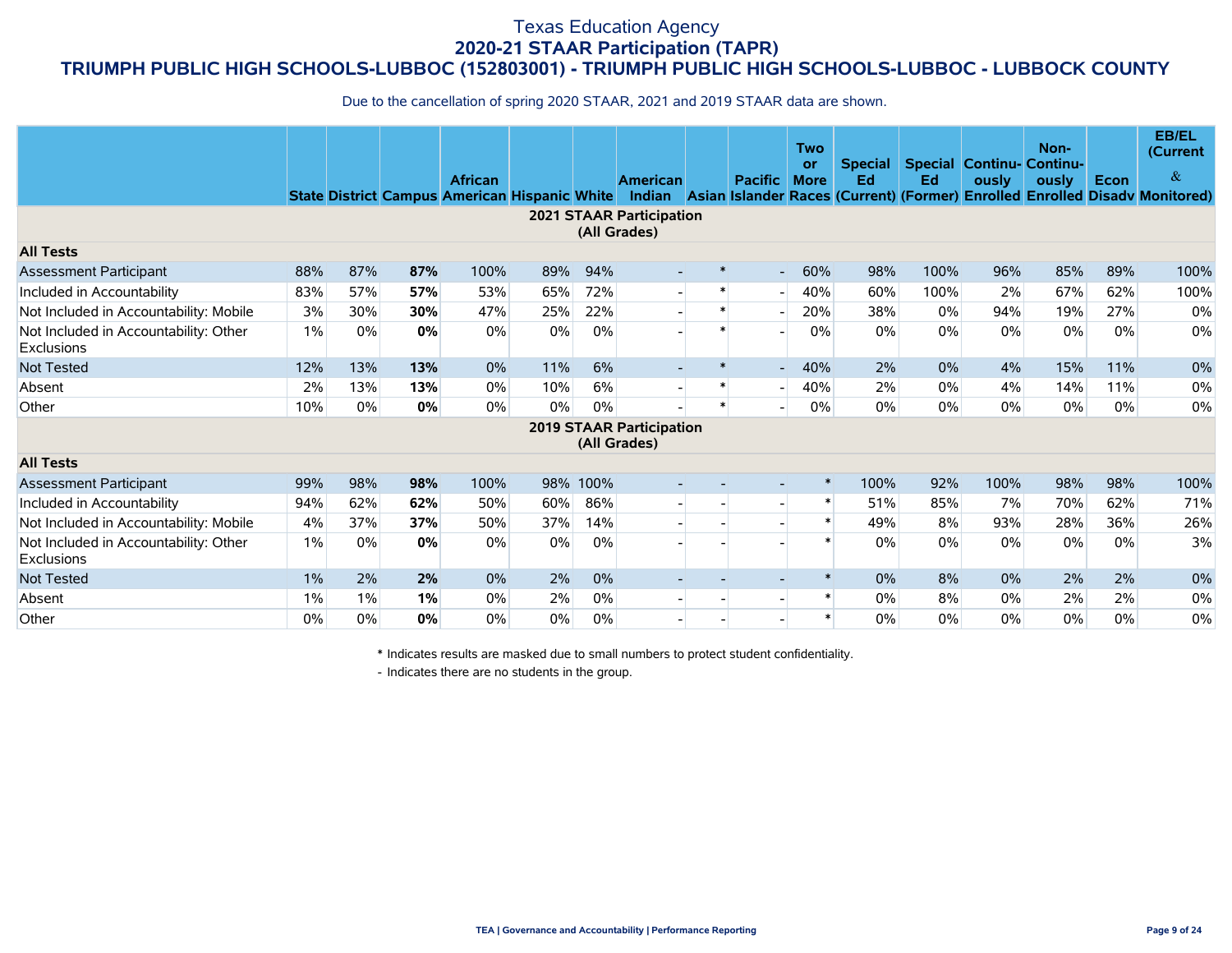### Texas Education Agency **2020-21 Attendance, Graduation, and Dropout Rates (TAPR) TRIUMPH PUBLIC HIGH SCHOOLS-LUBBOC (152803001) - TRIUMPH PUBLIC HIGH SCHOOLS-LUBBOC - LUBBOCK COUNTY**

|                                             |       |                          |                |                                                                        |       |                          |                          |                          |                                                      | Two or       |                         |                     |             |
|---------------------------------------------|-------|--------------------------|----------------|------------------------------------------------------------------------|-------|--------------------------|--------------------------|--------------------------|------------------------------------------------------|--------------|-------------------------|---------------------|-------------|
|                                             |       |                          |                | <b>African</b><br><b>State District Campus American Hispanic White</b> |       |                          | <b>American</b>          |                          | <b>Pacific</b><br><b>Indian</b> Asian Islander Races |              | More Special Econ<br>Ed | <b>Disadv EB/EL</b> |             |
| <b>Attendance Rate</b>                      |       |                          |                |                                                                        |       |                          |                          |                          |                                                      |              |                         |                     |             |
| 2019-20                                     | 98.3% | 89.4%                    | 89.4%          | 92.0%                                                                  | 88.9% | 90.9%                    | $\ast$                   | $\ast$                   |                                                      | $\ast$       | 91.3%                   | 91.1%               |             |
| 2018-19                                     | 95.4% | 87.9%                    | 87.9%          | 87.9%                                                                  | 87.4% | 91.3%                    | $\pmb{\ast}$             |                          | $\overline{\phantom{a}}$                             | $\ast$       | 89.1%                   | 88.4% 91.8%         |             |
| <b>Chronic Absenteeism</b>                  |       |                          |                |                                                                        |       |                          |                          |                          |                                                      |              |                         |                     |             |
| 2019-20                                     | 6.7%  | 61.2%                    | 61.2%          | 53.6%                                                                  | 63.2% | 59.1%                    | $\ast$                   | $\overline{\phantom{a}}$ | $\overline{a}$                                       | 42.9%        | 60.8%                   |                     | 55.2% 25.0% |
| 2018-19                                     | 11.4% | 59.1%                    | 59.1%          | 59.4%                                                                  | 61.3% | 35.7%                    | $\ast$                   |                          |                                                      | $-100.0\%$   | 52.9%                   | 57.0% 27.3%         |             |
| <b>Annual Dropout Rate (Gr 7-8)</b>         |       |                          |                |                                                                        |       |                          |                          |                          |                                                      |              |                         |                     |             |
| 2019-20                                     | 0.5%  | $\overline{\phantom{a}}$ | $\blacksquare$ | $\overline{\phantom{a}}$                                               |       | $\overline{\phantom{0}}$ | $\overline{\phantom{0}}$ | $\overline{\phantom{a}}$ | $\overline{\phantom{a}}$                             |              |                         |                     |             |
| 2018-19                                     | 0.4%  |                          |                |                                                                        |       |                          |                          |                          |                                                      |              |                         |                     |             |
| <b>Annual Dropout Rate (Gr 9-12)</b>        |       |                          |                |                                                                        |       |                          |                          |                          |                                                      |              |                         |                     |             |
| 2019-20                                     | 1.6%  | 2.2%                     | 2.2%           | 7.1%                                                                   | 2.1%  | 0.0%                     | $\ast$                   | $\overline{a}$           | $\overline{\phantom{a}}$                             | $0.0\%$      | 2.0%                    | $3.0\%$             | 0.0%        |
| 2018-19                                     | 1.9%  | 4.5%                     | 4.5%           | 5.9%                                                                   | 5.0%  | 0.0%                     | $\ast$                   |                          | $\blacksquare$                                       | 0.0%         | 4.3%                    | 4.5%                | 0.0%        |
| 4-Year Longitudinal Rate (Gr 9-12)          |       |                          |                |                                                                        |       |                          |                          |                          |                                                      |              |                         |                     |             |
| Class of 2020                               |       |                          |                |                                                                        |       |                          |                          |                          |                                                      |              |                         |                     |             |
| Graduated                                   | 90.3% | 72.1%                    | 72.1%          | 80.0%                                                                  | 63.8% | 93.3%                    | $\blacksquare$           | $\overline{a}$           | $\overline{\phantom{a}}$                             |              | $*100.0\%$              | 62.5%               |             |
| <b>Received TxCHSE</b>                      | 0.4%  | 0.0%                     | 0.0%           | 0.0%                                                                   | 0.0%  | 0.0%                     |                          | $\overline{a}$           | $\overline{\phantom{a}}$                             | $\ast$       | 0.0%                    | 0.0%                | $\ast$      |
| Continued HS                                | 3.9%  | 19.1%                    | 19.1%          | 20.0%                                                                  | 23.4% | 6.7%                     | $\overline{a}$           | $\overline{a}$           | $\overline{\phantom{a}}$                             | $\pmb{\ast}$ | $0.0\%$                 | 27.1%               | $\ast$      |
| Dropped Out                                 | 5.4%  | 8.8%                     | 8.8%           | 0.0%                                                                   | 12.8% | 0.0%                     |                          |                          |                                                      | $\pmb{\ast}$ | $0.0\%$                 | 10.4%               | $\ast$      |
| Graduates and TxCHSE 90.7%                  |       | 72.1%                    | 72.1%          | 80.0%                                                                  | 63.8% | 93.3%                    | $\overline{a}$           |                          | $\overline{a}$                                       |              | $*100.0\%$              | 62.5%               | $\ast$      |
| Graduates, TxCHSE,<br>and Continuers        | 94.6% | 91.2%                    | 91.2%          | 100.0%                                                                 |       | 87.2% 100.0%             |                          |                          |                                                      |              | $*100.0\%$              | 89.6%               | $\ast$      |
| Class of 2019                               |       |                          |                |                                                                        |       |                          |                          |                          |                                                      |              |                         |                     |             |
| Graduated                                   | 90.0% | 63.9%                    | 63.9%          | 66.7%                                                                  | 63.6% | 71.4%                    | $\ast$                   |                          |                                                      | $\ast$       | 66.7%                   | 67.2%               |             |
| <b>Received TxCHSE</b>                      | 0.5%  | 0.0%                     | 0.0%           | 0.0%                                                                   | 0.0%  | 0.0%                     | $\ast$                   |                          | $\overline{a}$                                       | $\ast$       | 0.0%                    | 0.0%                |             |
| Continued HS                                | 3.7%  | 28.9%                    | 28.9%          | 0.0%                                                                   | 31.8% | 14.3%                    | $\ast$                   | $\overline{a}$           | $\overline{\phantom{a}}$                             | $\ast$       | 16.7%                   | 23.9%               |             |
| Dropped Out                                 | 5.9%  | 7.2%                     | 7.2%           | 33.3%                                                                  | 4.5%  | 14.3%                    | $\ast$                   | $\overline{\phantom{a}}$ | $\blacksquare$                                       | $\pmb{\ast}$ | 16.7%                   | 9.0%                |             |
| Graduates and TxCHSE 90.4%                  |       | 63.9%                    | 63.9%          | 66.7%                                                                  | 63.6% | 71.4%                    | $\pmb{\ast}$             |                          |                                                      | $\ast$       | 66.7%                   | 67.2%               |             |
| Graduates, TxCHSE,<br>and Continuers        | 94.1% | 92.8%                    | 92.8%          | 66.7%                                                                  | 95.5% | 85.7%                    | $\ast$                   |                          |                                                      | $\ast$       | 83.3%                   | 91.0%               |             |
| 5-Year Extended Longitudinal Rate (Gr 9-12) |       |                          |                |                                                                        |       |                          |                          |                          |                                                      |              |                         |                     |             |
| Class of 2019                               |       |                          |                |                                                                        |       |                          |                          |                          |                                                      |              |                         |                     |             |
| Graduated                                   | 92.0% | 86.1%                    | 86.1%          | 66.7%                                                                  | 88.9% | 71.4%                    |                          | $\overline{\phantom{a}}$ | $\blacksquare$                                       | $\ast$       | 71.4%                   | 83.6%               |             |
| <b>Received TxCHSE</b>                      | 0.5%  | 0.0%                     | 0.0%           | 0.0%                                                                   | 0.0%  | 0.0%                     |                          | $\overline{a}$           | $\sim$                                               | $\ast$       | 0.0%                    | 0.0%                |             |
| Continued HS                                | 1.3%  | 5.1%                     | 5.1%           | 0.0%                                                                   | 4.8%  | 14.3%                    |                          | $\overline{\phantom{a}}$ | $\overline{\phantom{a}}$                             | $\ast$       | 14.3%                   | 6.0%                |             |
| Dropped Out                                 | 6.1%  | 8.9%                     | 8.9%           | 33.3%                                                                  | 6.3%  | 14.3%                    | $\overline{a}$           | $\overline{a}$           | $\overline{\phantom{a}}$                             | $\ast$       | 14.3%                   | 10.4%               |             |
| Graduates and TxCHSE 92.6%                  |       | 86.1%                    | 86.1%          | 66.7%                                                                  | 88.9% | 71.4%                    |                          |                          |                                                      | $\ast$       | 71.4%                   | 83.6%               |             |
| Graduates, TxCHSE,<br>and Continuers        | 93.9% | 91.1%                    | 91.1%          | 66.7%                                                                  | 93.7% | 85.7%                    |                          |                          |                                                      | $\ast$       | 85.7%                   | 89.6%               |             |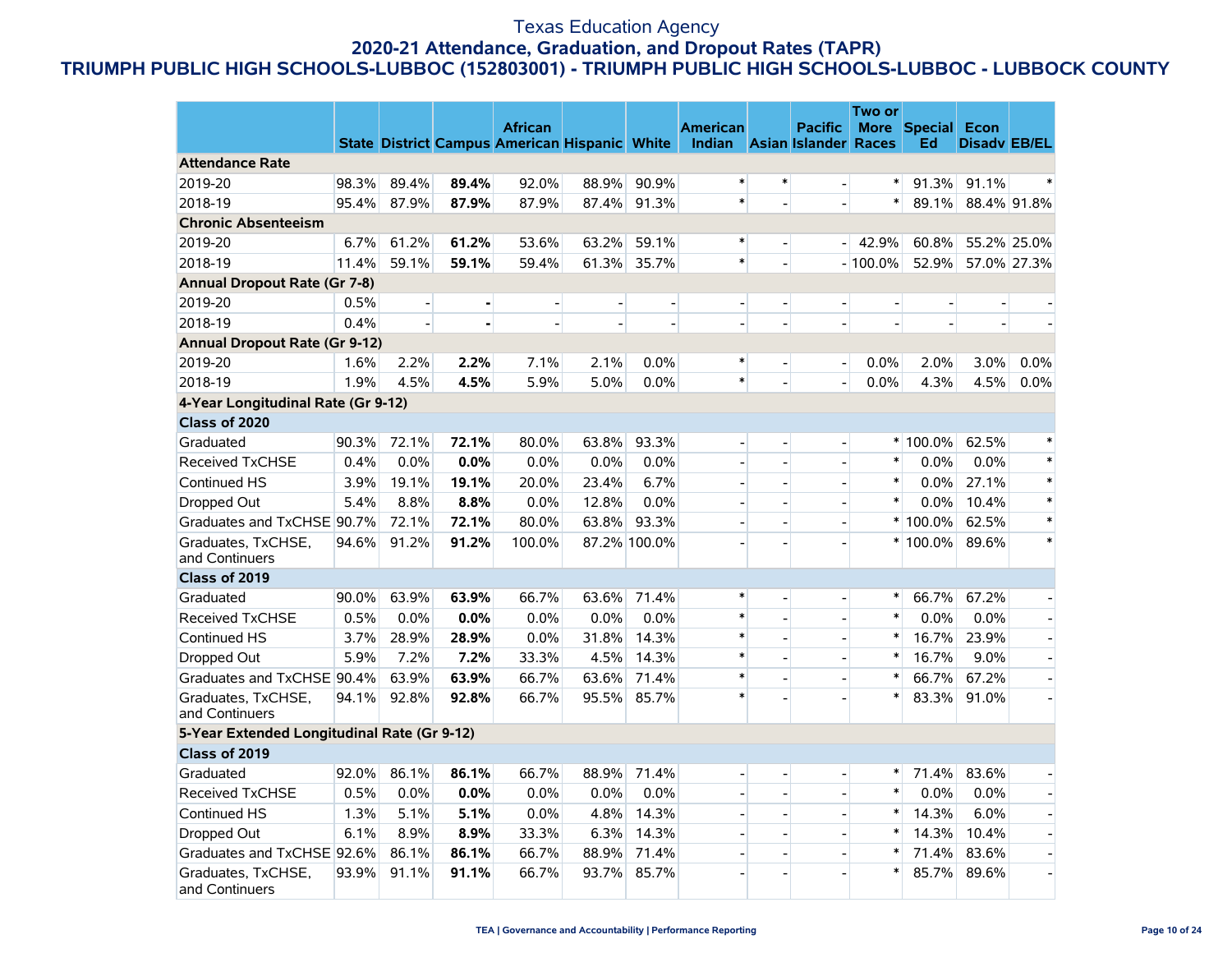### Texas Education Agency **2020-21 Attendance, Graduation, and Dropout Rates (TAPR) TRIUMPH PUBLIC HIGH SCHOOLS-LUBBOC (152803001) - TRIUMPH PUBLIC HIGH SCHOOLS-LUBBOC - LUBBOCK COUNTY**

|                                                             |       |              |        |                                                                 |               |                |                           |                          |                                               | Two or         |                         |                     |        |
|-------------------------------------------------------------|-------|--------------|--------|-----------------------------------------------------------------|---------------|----------------|---------------------------|--------------------------|-----------------------------------------------|----------------|-------------------------|---------------------|--------|
|                                                             |       |              |        | <b>African</b><br>State District Campus American Hispanic White |               |                | <b>American</b><br>Indian |                          | <b>Pacific</b><br><b>Asian Islander Races</b> |                | More Special Econ<br>Ed | <b>Disady EB/EL</b> |        |
| Class of 2018                                               |       |              |        |                                                                 |               |                |                           |                          |                                               |                |                         |                     |        |
| Graduated                                                   | 92.2% | 96.2%        | 96.2%  | 83.3%                                                           |               | 97.4% 100.0%   |                           |                          |                                               |                | $\ast$                  | 98.0%               |        |
| <b>Received TxCHSE</b>                                      | 0.6%  | 1.9%         | 1.9%   | 16.7%                                                           | 0.0%          | 0.0%           |                           |                          |                                               |                | $\ast$                  | 0.0%                | $\ast$ |
| <b>Continued HS</b>                                         | 1.1%  | 1.9%         | 1.9%   | 0.0%                                                            | 2.6%          | 0.0%           | $\overline{a}$            |                          |                                               |                | $\ast$                  | 2.0%                | $\ast$ |
| Dropped Out                                                 | 6.1%  | 0.0%         | 0.0%   | 0.0%                                                            | 0.0%          | 0.0%           | $\overline{\phantom{0}}$  | $\overline{\phantom{0}}$ | $\overline{\phantom{a}}$                      |                | $\ast$                  | 0.0%                | $\ast$ |
| Graduates and TxCHSE 92.8%                                  |       | 98.1%        | 98.1%  | 100.0%                                                          |               | 97.4% 100.0%   |                           |                          |                                               |                | $\ast$                  | 98.0%               | $\ast$ |
| Graduates, TxCHSE,<br>and Continuers                        |       | 93.9% 100.0% | 100.0% | 100.0%                                                          | 100.0% 100.0% |                |                           |                          |                                               |                |                         | * 100.0%            |        |
| 6-Year Extended Longitudinal Rate (Gr 9-12)                 |       |              |        |                                                                 |               |                |                           |                          |                                               |                |                         |                     |        |
| Class of 2018                                               |       |              |        |                                                                 |               |                |                           |                          |                                               |                |                         |                     |        |
| Graduated                                                   | 92.6% | 94.7%        | 94.7%  | 83.3%                                                           |               | 95.2% 100.0%   |                           |                          | $\overline{a}$                                |                | $\ast$                  | 96.3%               |        |
| Received TxCHSE                                             | 0.7%  | 1.8%         | 1.8%   | 16.7%                                                           | 0.0%          | 0.0%           |                           |                          |                                               |                | $\ast$                  | 0.0%                |        |
| Continued HS                                                | 0.6%  | 3.5%         | 3.5%   | 0.0%                                                            | 4.8%          | 0.0%           |                           | $\overline{a}$           | $\blacksquare$                                |                | $\ast$                  | 3.7%                | $\ast$ |
| Dropped Out                                                 | 6.1%  | 0.0%         | 0.0%   | 0.0%                                                            | 0.0%          | 0.0%           |                           | $\overline{\phantom{a}}$ | $\overline{\phantom{a}}$                      |                | $\ast$                  | 0.0%                | $\ast$ |
| Graduates and TxCHSE 93.3%                                  |       | 96.5%        | 96.5%  | 100.0%                                                          |               | 95.2% 100.0%   |                           |                          | $\blacksquare$                                |                | $\ast$                  | 96.3%               | $\ast$ |
| Graduates, TxCHSE,<br>and Continuers                        |       | 93.9% 100.0% | 100.0% | 100.0%                                                          | 100.0% 100.0% |                |                           |                          |                                               |                |                         | $*100.0\%$          | $\ast$ |
| Class of 2017                                               |       |              |        |                                                                 |               |                |                           |                          |                                               |                |                         |                     |        |
| Graduated                                                   | 92.4% | 96.7%        | 96.7%  | 100.0%                                                          |               | 95.8% 100.0%   |                           | $\overline{\phantom{a}}$ | $\blacksquare$                                | $\ast$         | 92.3%                   | 98.0%               |        |
| <b>Received TxCHSE</b>                                      | 0.7%  | 0.0%         | 0.0%   | 0.0%                                                            | 0.0%          | 0.0%           |                           |                          | $\overline{\phantom{a}}$                      | $\pmb{\ast}$   | 0.0%                    | 0.0%                |        |
| Continued HS                                                | 0.6%  | 0.0%         | 0.0%   | 0.0%                                                            | 0.0%          | 0.0%           |                           |                          |                                               | $\ast$         | 0.0%                    | 0.0%                |        |
| Dropped Out                                                 | 6.3%  | 3.3%         | 3.3%   | 0.0%                                                            | 4.2%          | 0.0%           |                           |                          |                                               | $\pmb{\ast}$   | 7.7%                    | 2.0%                |        |
| Graduates and TxCHSE 93.2%                                  |       | 96.7%        | 96.7%  | 100.0%                                                          |               | 95.8% 100.0%   | $\overline{a}$            |                          | $\overline{a}$                                | $\ast$         | 92.3%                   | 98.0%               |        |
| Graduates, TxCHSE,<br>and Continuers                        | 93.7% | 96.7%        | 96.7%  | 100.0%                                                          |               | 95.8% 100.0%   |                           |                          |                                               | $\ast$         | 92.3%                   | 98.0%               |        |
| 4-Year Federal Graduation Rate Without Exclusions (Gr 9-12) |       |              |        |                                                                 |               |                |                           |                          |                                               |                |                         |                     |        |
| Class of 2020                                               |       | 90.3% 68.5%  | 68.5%  | 66.7%                                                           | 60.8%         | 93.3%          |                           |                          |                                               |                | $*100.0\%$              | 59.6%               |        |
| Class of 2019                                               |       | 90.0% 63.3%  | 63.3%  | 66.7%                                                           | 63.4%         | 66.7%          | $\pmb{\ast}$              |                          |                                               | $\ast$         | 57.1%                   | 66.7%               |        |
| <b>RHSP/DAP Graduates (Longitudinal Rate)</b>               |       |              |        |                                                                 |               |                |                           |                          |                                               |                |                         |                     |        |
| Class of 2020                                               | 83.0% |              | ٠      | $\sim$                                                          |               | $\overline{a}$ | $\overline{a}$            | $\overline{a}$           | $\overline{a}$                                | $\blacksquare$ |                         |                     |        |
| Class of 2019                                               | 73.3% |              |        |                                                                 |               |                |                           |                          |                                               |                |                         |                     |        |
| <b>FHSP-E Graduates (Longitudinal Rate)</b>                 |       |              |        |                                                                 |               |                |                           |                          |                                               |                |                         |                     |        |
| Class of 2020                                               | 4.3%  | 2.1%         | 2.1%   | $\ast$                                                          | 3.3%          | 0.0%           |                           |                          |                                               | $\ast$         | 0.0%                    | 3.4%                |        |
| Class of 2019                                               | 4.2%  | 23.1%        | 23.1%  | $\ast$                                                          | 24.4%         | 20.0%          |                           |                          |                                               | $\ast$         | $\ast$                  | 20.5%               |        |
| <b>FHSP-DLA Graduates (Longitudinal Rate)</b>               |       |              |        |                                                                 |               |                |                           |                          |                                               |                |                         |                     |        |
| Class of 2020                                               |       | 83.5% 91.7%  | 91.7%  | $\ast$                                                          | 90.0%         | 92.3%          | $\overline{\phantom{a}}$  | $\overline{a}$           | $\overline{a}$                                | $\ast$         | 40.0%                   | 89.7%               |        |
| Class of 2019                                               |       | 83.5% 76.9%  | 76.9%  | $\ast$                                                          |               | 75.6% 80.0%    |                           |                          |                                               | $\ast$         | $\ast$                  | 79.5%               |        |
| RHSP/DAP/FHSP-E/FHSP-DLA Graduates (Longitudinal Rate)      |       |              |        |                                                                 |               |                |                           |                          |                                               |                |                         |                     |        |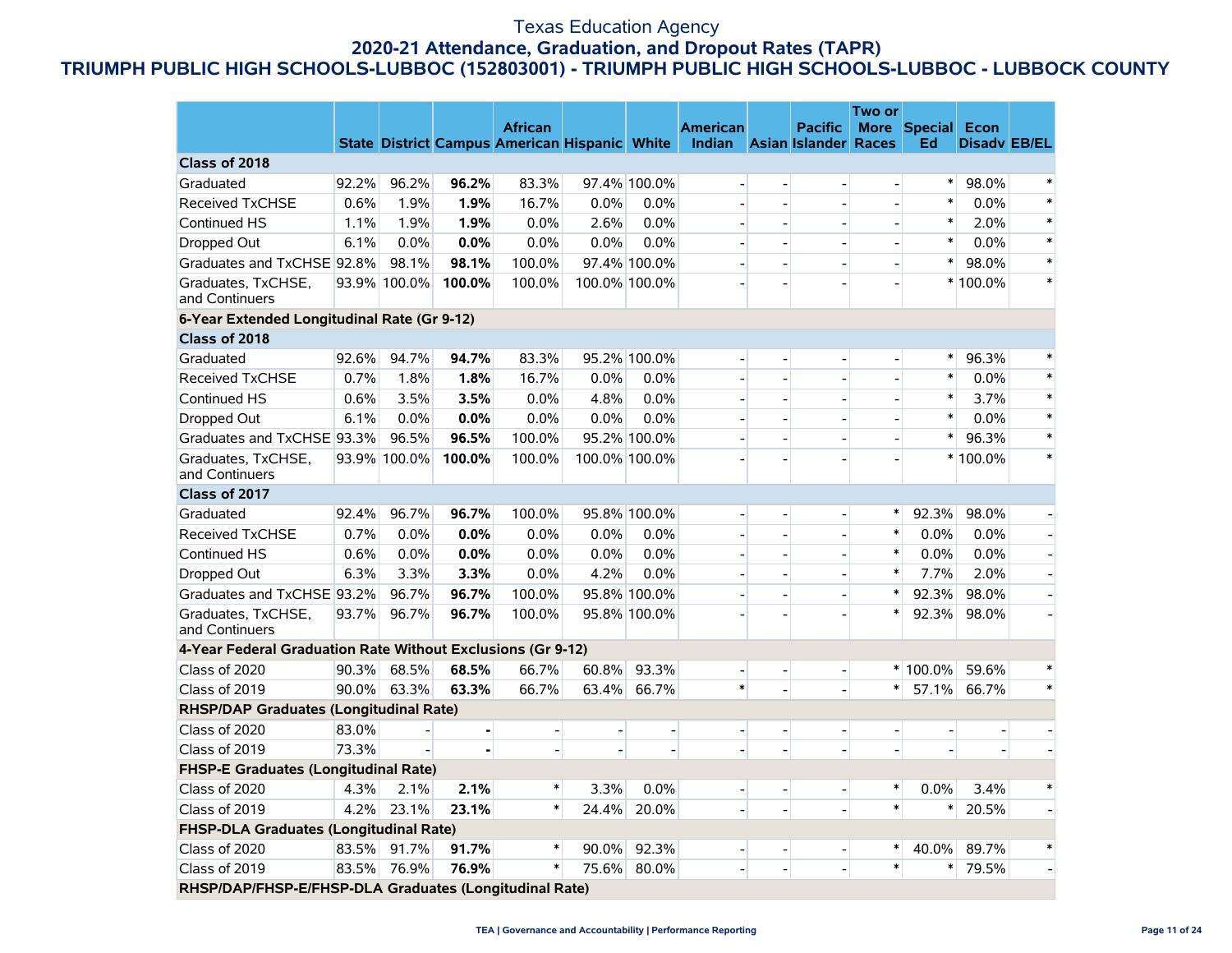### Texas Education Agency **2020-21 Attendance, Graduation, and Dropout Rates (TAPR) TRIUMPH PUBLIC HIGH SCHOOLS-LUBBOC (152803001) - TRIUMPH PUBLIC HIGH SCHOOLS-LUBBOC - LUBBOCK COUNTY**

|                                                  |          |              |          | <b>African</b>                                       |         |               | <b>American</b> | <b>Pacific</b>       | Two or<br>More | <b>Special Econ</b> |                     |        |
|--------------------------------------------------|----------|--------------|----------|------------------------------------------------------|---------|---------------|-----------------|----------------------|----------------|---------------------|---------------------|--------|
|                                                  |          |              |          | <b>State District Campus American Hispanic White</b> |         |               | Indian          | Asian Islander Races |                | Ed                  | <b>Disady EB/EL</b> |        |
| Class of 2020                                    |          | 87.8% 93.8%  | 93.8%    | ∗                                                    |         | 93.3% 92.3%   |                 |                      | ∗              |                     | 40.0% 93.1%         |        |
| Class of 2019                                    |          | 87.6% 100.0% | 100.0%   | $\ast$                                               |         | 100.0% 100.0% |                 |                      |                |                     | $*100.0\%$          |        |
| <b>RHSP/DAP Graduates (Annual Rate)</b>          |          |              |          |                                                      |         |               |                 |                      |                |                     |                     |        |
| 2019-20                                          | 38.6%    |              | $\star$  |                                                      |         | $\ast$        |                 |                      |                |                     | $\ast$              |        |
| 2018-19                                          | $32.7\%$ | $80.0\%$     | 80.0%    |                                                      |         | $\ast$        |                 |                      |                |                     | 80.0%               |        |
| <b>FHSP-E Graduates (Annual Rate)</b>            |          |              |          |                                                      |         |               |                 |                      |                |                     |                     |        |
| 2019-20                                          | 4.4%     | $0.0\%$      | $0.0\%$  | $0.0\%$                                              | $0.0\%$ | $0.0\%$       |                 |                      | $\ast$         | $0.0\%$             | $0.0\%$             | $\ast$ |
| 2018-19                                          | 4.4%     | 10.0%        | 10.0%    | *                                                    | 10.3%   | 16.7%         |                 |                      |                |                     | 7.3%                | $\ast$ |
| <b>FHSP-DLA Graduates (Annual Rate)</b>          |          |              |          |                                                      |         |               |                 |                      |                |                     |                     |        |
| 2019-20                                          | 81.8%    | 95.4%        | 95.4%    | 100.0%                                               | 96.8%   | 92.3%         |                 |                      | $\ast$         | 63.6%               | 94.8%               |        |
| 2018-19                                          | 82.1%    | $90.0\%$     | $90.0\%$ | *                                                    |         | 89.7% 83.3%   |                 |                      |                |                     | 92.7%               | $\ast$ |
| RHSP/DAP/FHSP-E/FHSP-DLA Graduates (Annual Rate) |          |              |          |                                                      |         |               |                 |                      |                |                     |                     |        |
| 2019-20                                          | 85.8%    | 95.5%        | 95.5%    | 100.0%                                               | 96.9%   | 92.9%         |                 |                      | $\ast$         | 63.6%               | 95.0%               |        |
| 2018-19                                          | 85.9%    | 98.2%        | 98.2%    | *                                                    |         | 97.7% 100.0%  |                 |                      | $\ast$         |                     | 100.0% 97.8%        | $\ast$ |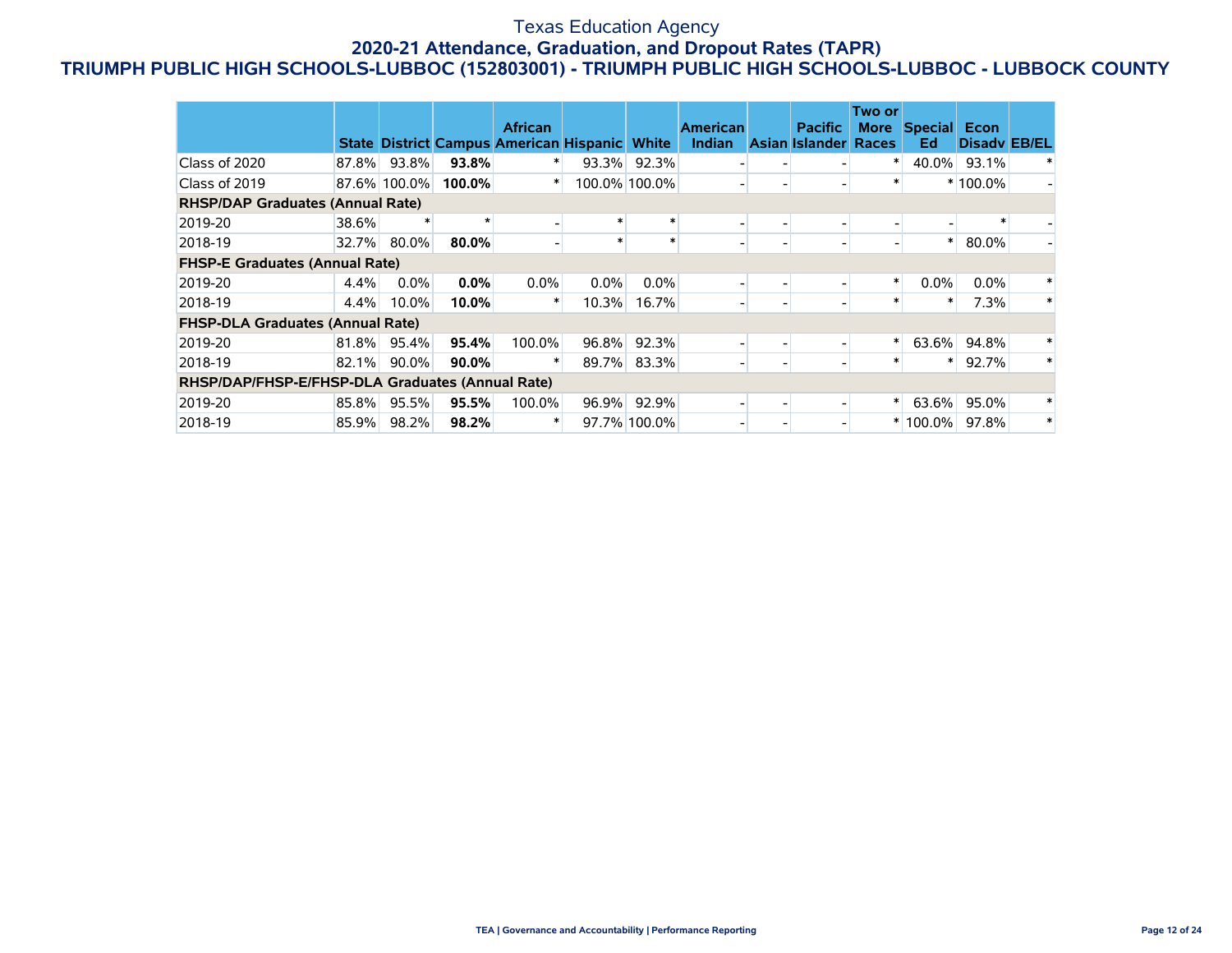### Texas Education Agency **2020-21 Graduation Profile (TAPR)**

|                                                            | <b>Count</b> | <b>Campus Campus District</b><br><b>Percent</b> | <b>Count</b>   | <b>State</b><br>Count |
|------------------------------------------------------------|--------------|-------------------------------------------------|----------------|-----------------------|
| Graduates (2019-20 Annual Graduates)                       |              |                                                 |                |                       |
| <b>Total Graduates</b>                                     | 89           | 100.0%                                          |                | 89 360,220            |
| <b>By Ethnicity:</b>                                       |              |                                                 |                |                       |
| African American                                           | 7            | 7.9%                                            | 7              | 44,729                |
| Hispanic                                                   | 64           | 71.9%                                           | 64             | 184,060               |
| White                                                      | 14           | 15.7%                                           |                | 14 105,215            |
| American Indian                                            | 0            | $0.0\%$                                         | 0              | 1,226                 |
| Asian                                                      | 0            | $0.0\%$                                         | 0              | 17,126                |
| Pacific Islander                                           | 0            | 0.0%                                            | 0              | 557                   |
| Two or More Races                                          | 4            | 4.5%                                            | 4              | 7,307                 |
| <b>By Graduation Type:</b>                                 |              |                                                 |                |                       |
| Minimum H.S. Program                                       | 0            | 0.0%                                            | 0              | 1,512                 |
| Recommended H.S. Program/Distinguished Achievement Program | 2            | 2.2%                                            | $\overline{2}$ | 952                   |
| Foundation H.S. Program (No Endorsement)                   | 4            | 4.5%                                            | 4              | 49,535                |
| Foundation H.S. Program (Endorsement)                      | 0            | 0.0%                                            | 0              | 15,689                |
| Foundation H.S. Program (DLA)                              | 83           | 93.3%                                           |                | 83 292,532            |
|                                                            |              |                                                 |                |                       |
| <b>Special Education Graduates</b>                         | 11           | 12.4%                                           | 11             | 29,018                |
| Economically Disadvantaged Graduates                       | 60           | 67.4%                                           |                | 60 187,187            |
| Emergent Bilingual (EB)/English Learner (EL) Graduates     | 4            | 4.5%                                            | 4              | 29,639                |
| <b>At-Risk Graduates</b>                                   | 75           | 84.3%                                           |                | 75 148,836            |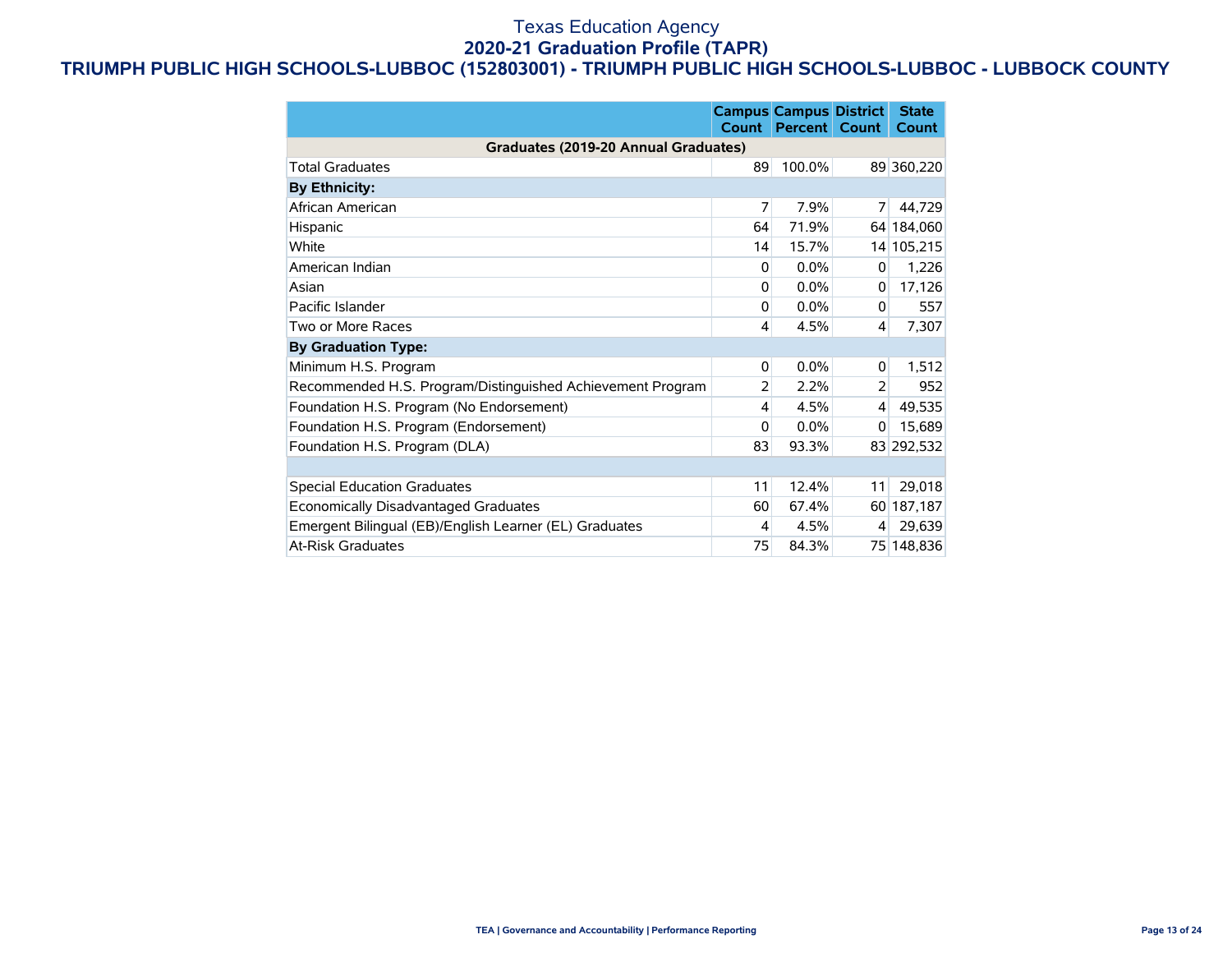### Texas Education Agency **2020-21 College, Career, and Military Readiness (CCMR) (TAPR) TRIUMPH PUBLIC HIGH SCHOOLS-LUBBOC (152803001) - TRIUMPH PUBLIC HIGH SCHOOLS-LUBBOC - LUBBOCK COUNTY**

|                                                                    |              |       |       |                                                           |       |                      |                                            |                          |                                   | Two or                      |                      |                       |              |
|--------------------------------------------------------------------|--------------|-------|-------|-----------------------------------------------------------|-------|----------------------|--------------------------------------------|--------------------------|-----------------------------------|-----------------------------|----------------------|-----------------------|--------------|
| <b>Academic</b><br>Year                                            | <b>State</b> |       |       | <b>African</b><br>District Campus American Hispanic White |       |                      | <b>American</b><br>Indian                  | <b>Asian</b>             | <b>Pacific</b><br><b>Islander</b> | <b>More</b><br><b>Races</b> | <b>Special</b><br>Ed | Econ<br><b>Disadv</b> | <b>EB/EL</b> |
|                                                                    |              |       |       |                                                           |       |                      | <b>College, Career, and Military Ready</b> |                          |                                   |                             |                      |                       |              |
|                                                                    |              |       |       |                                                           |       |                      | <b>Graduates (Student Achievement)</b>     |                          |                                   |                             |                      |                       |              |
| College, Career, or Military Ready (Annual Graduates)              |              |       |       |                                                           |       |                      |                                            |                          |                                   |                             |                      |                       |              |
| 2019-20                                                            | 63.0%        | 20.2% | 20.2% | 28.6%                                                     | 15.6% | 35.7%                |                                            | $\overline{a}$           |                                   | $\ast$                      | 63.6%                | 20.0%                 |              |
| 2018-19                                                            | 72.9%        | 40.4% | 40.4% | $\ast$                                                    | 34.1% | 75.0%                |                                            |                          |                                   | $\ast$                      | 83.3%                | 38.5%                 |              |
|                                                                    |              |       |       |                                                           |       | <b>College Ready</b> |                                            |                          |                                   |                             |                      |                       |              |
|                                                                    |              |       |       |                                                           |       | <b>Graduates</b>     |                                            |                          |                                   |                             |                      |                       |              |
| <b>College Ready (Annual Graduates)</b>                            |              |       |       |                                                           |       |                      |                                            |                          |                                   |                             |                      |                       |              |
| 2019-20                                                            | 53.4%        | 12.4% | 12.4% | 14.3%                                                     | 6.3%  | 35.7%                |                                            | $\overline{a}$           | $\overline{\phantom{a}}$          | $\ast$                      | 0.0%                 | 10.0%                 |              |
| 2018-19                                                            | 53.0%        | 17.5% | 17.5% | $\ast$                                                    | 11.4% | 62.5%                |                                            |                          |                                   | $\ast$                      | 16.7%                | 14.6%                 |              |
| TSI Criteria Graduates in English Language Arts (Annual Graduates) |              |       |       |                                                           |       |                      |                                            |                          |                                   |                             |                      |                       |              |
| 2019-20                                                            | 59.7%        | 18.0% | 18.0% | 14.3%                                                     | 12.5% | 42.9%                |                                            | $\overline{\phantom{a}}$ |                                   | $\ast$                      | 0.0%                 | 16.7%                 |              |
| 2018-19                                                            | 60.7%        | 22.8% | 22.8% | $\ast$                                                    | 11.4% | 75.0%                |                                            |                          |                                   | $\ast$                      | 16.7%                | 16.7%                 |              |
| <b>TSI Criteria Graduates in Mathematics (Annual Graduates)</b>    |              |       |       |                                                           |       |                      |                                            |                          |                                   |                             |                      |                       |              |
| 2019-20                                                            | 47.9%        | 16.9% | 16.9% | 28.6%                                                     | 14.1% | 28.6%                |                                            | $\overline{\phantom{a}}$ |                                   | $\ast$                      | 0.0%                 | 15.0%                 |              |
| 2018-19                                                            | 48.6%        | 22.8% | 22.8% | $\ast$                                                    | 20.5% | 50.0%                |                                            |                          |                                   | $\ast$                      | 16.7%                | 20.8%                 |              |
| TSI Criteria Graduates in Both Subjects (Annual Graduates)         |              |       |       |                                                           |       |                      |                                            |                          |                                   |                             |                      |                       |              |
| 2019-20                                                            | 43.2%        | 5.6%  | 5.6%  | 14.3%                                                     | 3.1%  | 14.3%                |                                            | $\overline{\phantom{a}}$ | $\overline{a}$                    | $\ast$                      | 0.0%                 | 3.3%                  | $\ast$       |
| 2018-19                                                            | 44.2%        | 14.0% | 14.0% | $\ast$                                                    | 9.1%  | 50.0%                |                                            |                          |                                   | $\ast$                      | 16.7%                | 12.5%                 |              |
| AP / IB Met Criteria in Any Subject (Annual Graduates)             |              |       |       |                                                           |       |                      |                                            |                          |                                   |                             |                      |                       |              |
| 2019-20                                                            | 21.1%        | 0.0%  | 0.0%  | 0.0%                                                      | 0.0%  | 0.0%                 |                                            | $\blacksquare$           | $\blacksquare$                    | $\ast$                      | 0.0%                 | 0.0%                  |              |
| 2018-19                                                            | 21.1%        | 1.8%  | 1.8%  | $\ast$                                                    | 2.3%  | 0.0%                 | $\overline{a}$                             | $\overline{\phantom{a}}$ |                                   | $\ast$                      | 0.0%                 | 2.1%                  |              |
| <b>Associate Degree (Annual Graduates)</b>                         |              |       |       |                                                           |       |                      |                                            |                          |                                   |                             |                      |                       |              |
| 2019-20                                                            | 2.1%         | 0.0%  | 0.0%  | 0.0%                                                      | 0.0%  | 0.0%                 | $\overline{a}$                             | $\Box$                   | $\Box$                            | $\ast$                      | 0.0%                 | 0.0%                  |              |
| 2018-19                                                            | 1.9%         | 0.0%  | 0.0%  | $\ast$                                                    | 0.0%  | 0.0%                 |                                            | $\overline{\phantom{a}}$ |                                   | $\ast$                      | 0.0%                 | 0.0%                  | $\ast$       |
| Dual Course Credits in Any Subject (Annual Graduates)              |              |       |       |                                                           |       |                      |                                            |                          |                                   |                             |                      |                       |              |
| 2019-20                                                            | 24.6%        | 9.0%  | 9.0%  | 14.3%                                                     | 4.7%  | 21.4%                |                                            | $\blacksquare$           |                                   | $\ast$                      | $0.0\%$              | 6.7%                  |              |
| 2018-19                                                            | 23.1%        | 12.3% | 12.3% | $\ast$                                                    | 6.8%  | 50.0%                |                                            |                          |                                   | $\ast$                      | 16.7%                | 10.4%                 |              |
| <b>Onramps Course Credits (Annual Graduates)</b>                   |              |       |       |                                                           |       |                      |                                            |                          |                                   |                             |                      |                       |              |
| 2019-20                                                            | 4.0%         | 0.0%  | 0.0%  | $0.0\%$                                                   | 0.0%  | 0.0%                 |                                            | $\blacksquare$           |                                   | $\ast$                      | 0.0%                 | 0.0%                  |              |
| 2018-19                                                            | 2.3%         | 0.0%  | 0.0%  | $\ast$                                                    | 0.0%  | 0.0%                 |                                            |                          |                                   | $\ast$                      | 0.0%                 | 0.0%                  |              |
|                                                                    |              |       |       |                                                           |       |                      | <b>Career / Military Ready</b>             |                          |                                   |                             |                      |                       |              |
|                                                                    |              |       |       |                                                           |       | <b>Graduates</b>     |                                            |                          |                                   |                             |                      |                       |              |
| <b>Career or Military Ready (Annual Graduates)</b>                 |              |       |       |                                                           |       |                      |                                            |                          |                                   |                             |                      |                       |              |
| 2019-20                                                            | 18.7%        | 7.9%  | 7.9%  | 14.3%                                                     | 9.4%  | 0.0%                 |                                            |                          |                                   | $\ast$                      | 63.6%                | 10.0%                 |              |
| 2018-19                                                            | 40.4%        | 26.3% | 26.3% | $\ast$                                                    | 26.1% | 18.8%                |                                            |                          |                                   | $\ast$                      | 83.3%                | 28.1%                 |              |
| Approved Industry-Based Certification (Annual Graduates)           |              |       |       |                                                           |       |                      |                                            |                          |                                   |                             |                      |                       |              |
| 2019-20                                                            | 13.2%        | 0.0%  | 0.0%  | 0.0%                                                      | 0.0%  | 0.0%                 |                                            | $\blacksquare$           |                                   | $\ast$                      | 0.0%                 | 0.0%                  |              |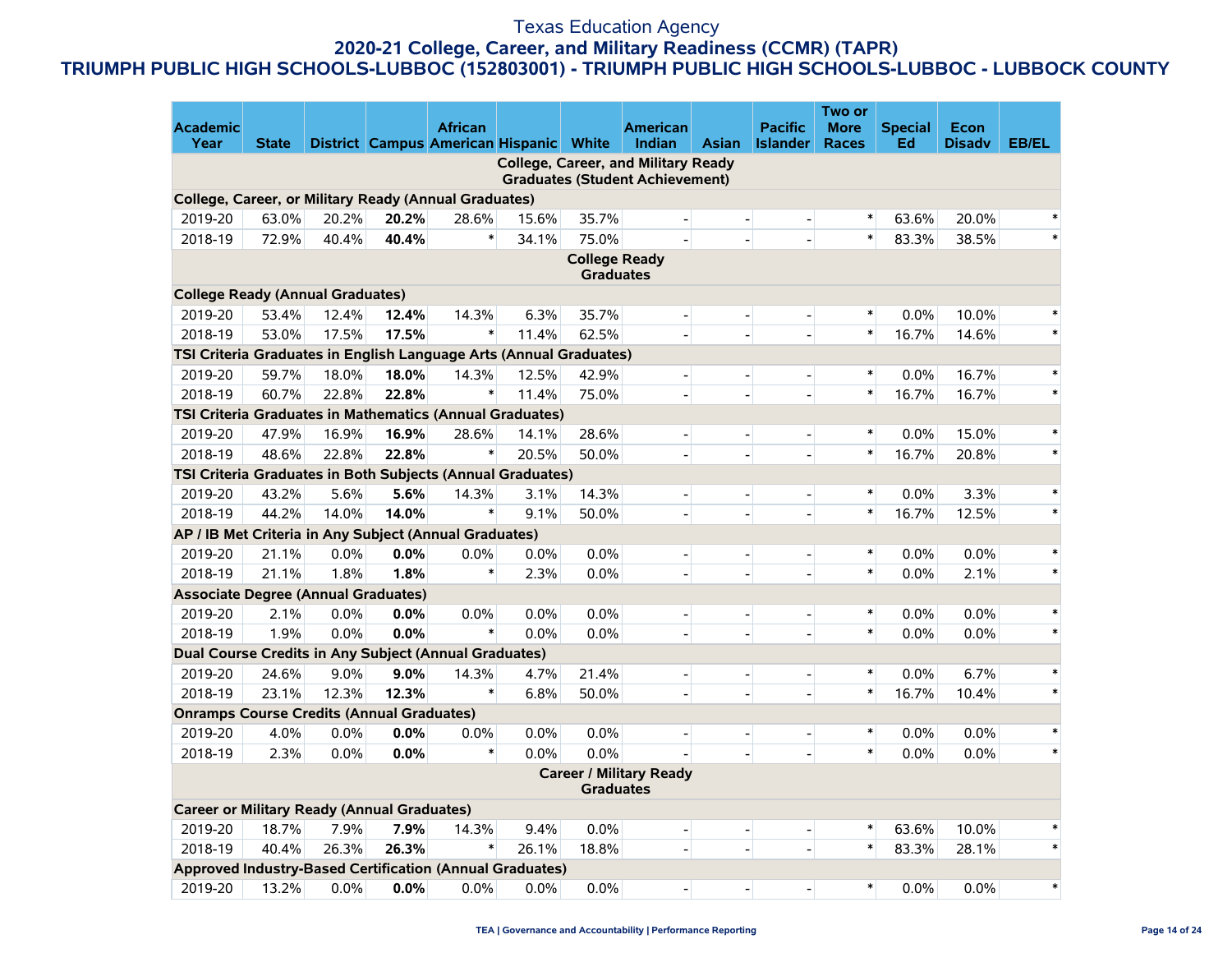### Texas Education Agency **2020-21 College, Career, and Military Readiness (CCMR) (TAPR) TRIUMPH PUBLIC HIGH SCHOOLS-LUBBOC (152803001) - TRIUMPH PUBLIC HIGH SCHOOLS-LUBBOC - LUBBOCK COUNTY**

| <b>Academic</b><br>Year                                                                                           | <b>State</b> |         |         | <b>African</b><br>District Campus American Hispanic |         | <b>White</b> | <b>American</b><br><b>Indian</b> | <b>Asian</b> | <b>Pacific</b><br><b>Islander</b> | Two or<br><b>More</b><br><b>Races</b> | <b>Special</b><br><b>Ed</b> | Econ<br><b>Disady</b> | EB/EL |
|-------------------------------------------------------------------------------------------------------------------|--------------|---------|---------|-----------------------------------------------------|---------|--------------|----------------------------------|--------------|-----------------------------------|---------------------------------------|-----------------------------|-----------------------|-------|
| 2018-19                                                                                                           | 10.7%        | $0.0\%$ | $0.0\%$ |                                                     | $0.0\%$ | $0.0\%$      |                                  |              |                                   |                                       | $0.0\%$                     | $0.0\%$               |       |
| Graduates with Level I or Level II Certificate (Annual Graduates)                                                 |              |         |         |                                                     |         |              |                                  |              |                                   |                                       |                             |                       |       |
| 2019-20                                                                                                           | 0.7%         | $0.0\%$ | $0.0\%$ | $0.0\%$                                             | $0.0\%$ | $0.0\%$      |                                  |              |                                   | $\ast$                                | $0.0\%$                     | $0.0\%$               |       |
| 2018-19                                                                                                           | 0.6%         | $0.0\%$ | $0.0\%$ |                                                     | $0.0\%$ | $0.0\%$      |                                  |              |                                   | $\ast$                                | $0.0\%$                     | $0.0\%$               |       |
| Graduate with Completed IEP and Workforce Readiness (Annual Graduates)                                            |              |         |         |                                                     |         |              |                                  |              |                                   |                                       |                             |                       |       |
| 2019-20                                                                                                           | 2.4%         | $0.0\%$ | $0.0\%$ | $0.0\%$                                             | $0.0\%$ | $0.0\%$      |                                  |              |                                   | $\ast$                                | $0.0\%$                     | $0.0\%$               |       |
| 2018-19                                                                                                           | 2.3%         | $0.0\%$ | $0.0\%$ | $\ast$                                              | $0.0\%$ | $0.0\%$      |                                  |              |                                   | $\ast$                                | $0.0\%$                     | $0.0\%$               |       |
| Graduates Under an Advanced Diploma Plan and Identified as a Current Special Education Student (Annual Graduates) |              |         |         |                                                     |         |              |                                  |              |                                   |                                       |                             |                       |       |
| 2019-20                                                                                                           | 3.7%         | 7.9%    | 7.9%    | 14.3%                                               | $9.4\%$ | $0.0\%$      |                                  |              |                                   | ∗                                     | 63.6%                       | $10.0\%$              |       |
| 2018-19                                                                                                           | 2.7%         | 8.8%    | 8.8%    | $\ast$                                              | 11.4%   | $0.0\%$      |                                  |              |                                   |                                       | 83.3%                       | 10.4%                 |       |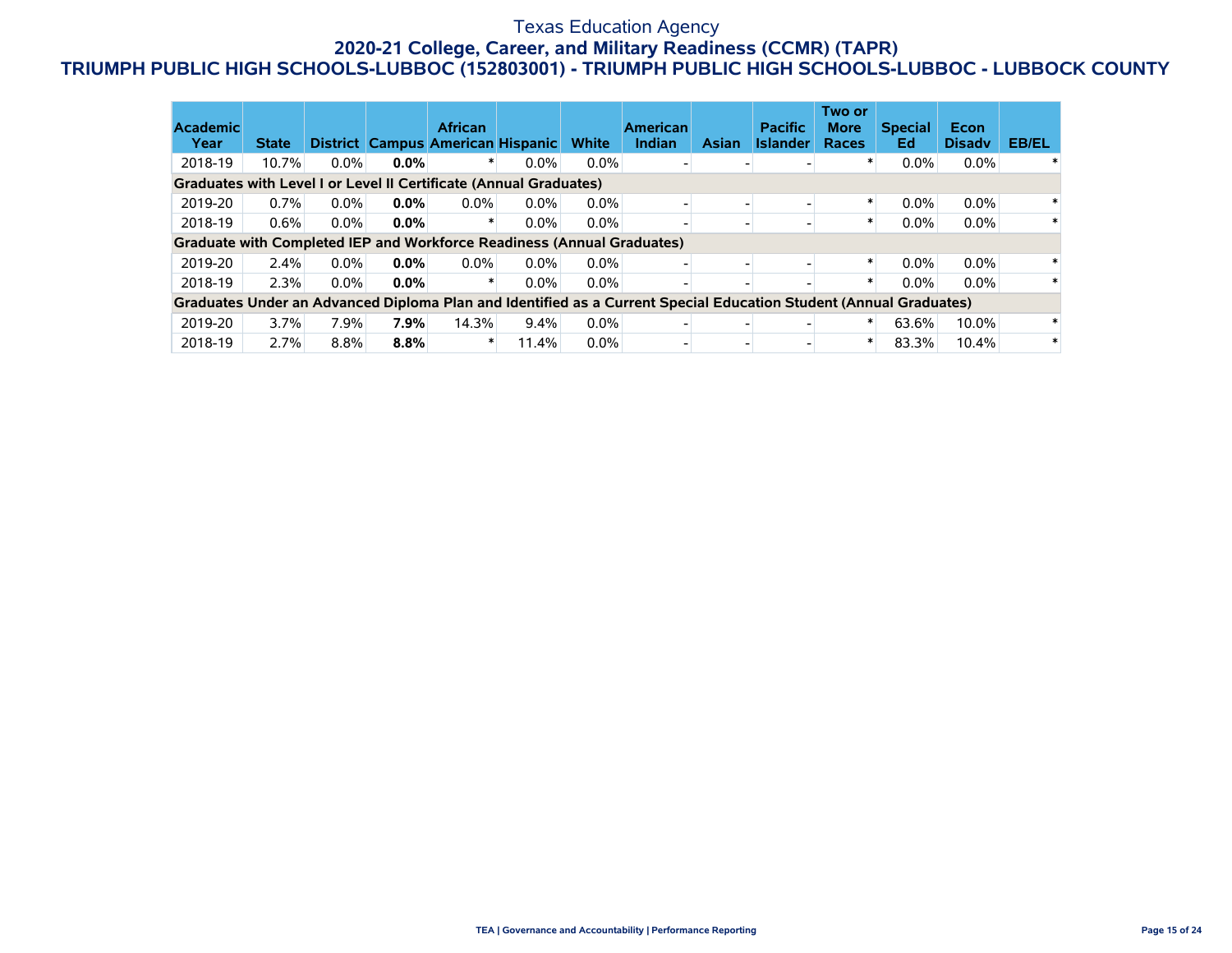# Texas Education Agency **2020-21 CCMR-Related Indicators (TAPR)**

|                                                                                  |                         |       |                          |                |                                                                                             |         |                |                          |                          |                          | Two<br><b>or</b> |                                |                     |        |
|----------------------------------------------------------------------------------|-------------------------|-------|--------------------------|----------------|---------------------------------------------------------------------------------------------|---------|----------------|--------------------------|--------------------------|--------------------------|------------------|--------------------------------|---------------------|--------|
|                                                                                  | <b>Academic</b><br>Year |       |                          |                | <b>African</b><br>State District Campus American Hispanic White Indian Asian Islander Races |         |                | <b>American</b>          |                          | <b>Pacific</b>           |                  | <b>More Special Econ</b><br>Ed | <b>Disady EB/EL</b> |        |
| TSIA Results (Graduates >= Criterion) (Annual Graduates)                         |                         |       |                          |                |                                                                                             |         |                |                          |                          |                          |                  |                                |                     |        |
| Reading                                                                          | 2019-20 30.1%           |       | 15.7%                    | 15.7%          | 14.3%                                                                                       |         | 12.5% 28.6%    | $\overline{\phantom{a}}$ | $\overline{a}$           | $\overline{\phantom{a}}$ | $\ast$           | $0.0\%$                        | 13.3%               | $\ast$ |
|                                                                                  | 2018-19 33.4%           |       | 19.3%                    | 19.3%          | $\ast$                                                                                      |         | 11.4% 62.5%    |                          | $\overline{a}$           | $\overline{a}$           | $\ast$           | 16.7%                          | 12.5%               | $\ast$ |
| <b>Mathematics</b>                                                               | 2019-20 21.2%           |       | 1.1%                     | 1.1%           | 0.0%                                                                                        |         | $1.6\%$ 0.0%   |                          |                          | $\overline{a}$           | $\ast$           | 0.0%                           | 1.7%                | $\ast$ |
|                                                                                  | 2018-19 24.7%           |       | 7.0%                     | 7.0%           | $\ast$                                                                                      |         | 4.5% 25.0%     |                          | $\overline{a}$           | $\overline{a}$           | $\ast$           | 0.0%                           | 6.3%                | $\ast$ |
| <b>Both Subjects</b>                                                             | 2019-20                 | 16.4% | 1.1%                     | 1.1%           | 0.0%                                                                                        |         | 1.6% 0.0%      | $\blacksquare$           | $\overline{a}$           | $\overline{a}$           | $\ast$           | $0.0\%$                        | 1.7%                | $\ast$ |
|                                                                                  | 2018-19                 | 18.8% | 5.3%                     | 5.3%           | $\ast$                                                                                      |         | 2.3% 25.0%     |                          |                          |                          | $\ast$           | 0.0%                           | 4.2%                | $\ast$ |
| <b>Completed and Received Credit for College Prep Courses (Annual Graduates)</b> |                         |       |                          |                |                                                                                             |         |                |                          |                          |                          |                  |                                |                     |        |
| English Language Arts                                                            | 2019-20                 | 7.3%  | 2.2%                     | 2.2%           | $0.0\%$                                                                                     | 1.6%    | 7.1%           |                          |                          | $\overline{\phantom{a}}$ | $\ast$           | 0.0%                           | 1.7%                | $\ast$ |
|                                                                                  | 2018-19                 | 5.1%  | 0.0%                     | 0.0%           | $\ast$                                                                                      | $0.0\%$ | 0.0%           |                          | $\overline{a}$           | $\overline{a}$           | $\ast$           | 0.0%                           | 0.0%                | $\ast$ |
| Mathematics                                                                      | 2019-20                 | 9.7%  | 16.9%                    | 16.9%          | 28.6%                                                                                       |         | 14.1% 28.6%    | $\blacksquare$           | $\overline{a}$           | $\overline{a}$           | $\ast$           | 0.0%                           | 15.0%               | $\ast$ |
|                                                                                  | 2018-19                 | 7.3%  | 19.3%                    | 19.3%          | $\ast$                                                                                      |         | 18.2% 37.5%    | $\blacksquare$           | $\overline{a}$           | $\overline{a}$           | $\ast$           | 16.7%                          | 16.7%               | $\ast$ |
| <b>Both Subjects</b>                                                             | 2019-20                 | 4.2%  | 2.2%                     | 2.2%           | 0.0%                                                                                        | 1.6%    | 7.1%           | $\blacksquare$           | $\overline{\phantom{a}}$ | $\overline{a}$           | $\ast$           | 0.0%                           | 1.7%                | $\ast$ |
|                                                                                  | 2018-19                 | 2.6%  | 0.0%                     | 0.0%           | $\ast$                                                                                      | $0.0\%$ | 0.0%           | $\overline{\phantom{a}}$ | $\overline{a}$           | $\overline{a}$           | $\pmb{\ast}$     | 0.0%                           | 0.0%                | $\ast$ |
| AP/IB Results (Participation) (Grades 11-12)                                     |                         |       |                          |                |                                                                                             |         |                |                          |                          |                          |                  |                                |                     |        |
| All Subjects                                                                     | 2020                    | 22.0% | 0.0%                     | 0.0%           | 0.0%                                                                                        | 0.0%    | 0.0%           |                          |                          | $\blacksquare$           | $\ast$           | 0.0%                           | 0.0%                | 0.0%   |
|                                                                                  | 2019                    | 25.2% | 0.0%                     | 0.0%           | 0.0%                                                                                        | 0.0%    | 0.0%           |                          | $\overline{a}$           | $\overline{a}$           | $\ast$           | 0.0%                           | 0.0%                |        |
| English Language Arts                                                            | 2020                    | 12.7% | $0.0\%$                  | 0.0%           | $0.0\%$                                                                                     | 0.0%    | 0.0%           | $\blacksquare$           | $\overline{\phantom{a}}$ | $\overline{a}$           | $\ast$           | 0.0%                           | 0.0%                | 0.0%   |
|                                                                                  | 2019                    | 14.5% | 0.0%                     | 0.0%           | 0.0%                                                                                        | 0.0%    | 0.0%           |                          | $\overline{a}$           | $\overline{a}$           | $\ast$           | 0.0%                           | 0.0%                |        |
| Mathematics                                                                      | 2020                    | 6.4%  | 0.0%                     | 0.0%           | 0.0%                                                                                        | 0.0%    | 0.0%           |                          |                          | $\overline{a}$           | $\ast$           | 0.0%                           | 0.0%                | 0.0%   |
|                                                                                  | 2019                    | 7.4%  | 0.0%                     | 0.0%           | 0.0%                                                                                        | 0.0%    | 0.0%           |                          |                          | $\overline{\phantom{a}}$ | $\ast$           | 0.0%                           | 0.0%                |        |
| Science                                                                          | 2020                    | 9.4%  | 0.0%                     | 0.0%           | 0.0%                                                                                        | 0.0%    | 0.0%           |                          | $\overline{\phantom{0}}$ | $\overline{\phantom{a}}$ | $\ast$           | 0.0%                           | 0.0%                | 0.0%   |
|                                                                                  | 2019                    | 10.4% | 0.0%                     | 0.0%           | 0.0%                                                                                        | 0.0%    | 0.0%           | $\blacksquare$           | $\overline{a}$           | $\overline{a}$           | $\ast$           | 0.0%                           | 0.0%                |        |
| <b>Social Studies</b>                                                            | 2020                    | 12.4% | 0.0%                     | 0.0%           | 0.0%                                                                                        | 0.0%    | 0.0%           | $\overline{\phantom{a}}$ | $\overline{\phantom{a}}$ | $\overline{\phantom{a}}$ | $\ast$           | 0.0%                           | 0.0%                | 0.0%   |
|                                                                                  | 2019                    | 13.9% | 0.0%                     | 0.0%           | 0.0%                                                                                        | 0.0%    | 0.0%           | $\overline{\phantom{a}}$ | $\overline{\phantom{a}}$ | $\overline{a}$           | $\ast$           | 0.0%                           | 0.0%                | $\ast$ |
| AP/IB Results (Examinees >= Criterion) (Grades 11-12)                            |                         |       |                          |                |                                                                                             |         |                |                          |                          |                          |                  |                                |                     |        |
| All Subjects                                                                     | 2020                    | 59.0% |                          | $\blacksquare$ |                                                                                             |         |                |                          |                          | $\overline{\phantom{a}}$ |                  |                                |                     |        |
|                                                                                  | 2019                    | 51.0% |                          | $\blacksquare$ |                                                                                             |         |                |                          |                          | $\overline{\phantom{a}}$ |                  |                                |                     |        |
| English Language Arts                                                            | 2020                    | 50.1% | $\blacksquare$           | $\blacksquare$ | $\overline{a}$                                                                              |         | $\overline{a}$ | $\overline{\phantom{a}}$ |                          | $\overline{\phantom{a}}$ |                  |                                |                     |        |
|                                                                                  | 2019                    | 41.2% | $\overline{\phantom{a}}$ | $\blacksquare$ | $\overline{a}$                                                                              |         | $\overline{a}$ | $\overline{\phantom{a}}$ |                          | $\overline{\phantom{a}}$ |                  |                                |                     |        |
| <b>Mathematics</b>                                                               | 2020                    | 56.5% | $\blacksquare$           | $\blacksquare$ |                                                                                             |         | $\overline{a}$ | $\blacksquare$           |                          | $\overline{a}$           |                  |                                |                     |        |
|                                                                                  | 2019                    | 52.2% |                          | $\blacksquare$ |                                                                                             |         |                |                          |                          | $\blacksquare$           |                  |                                |                     |        |
| Science                                                                          | 2020                    | 47.6% |                          | $\blacksquare$ |                                                                                             |         |                |                          |                          | $\blacksquare$           |                  |                                |                     |        |
|                                                                                  | 2019                    | 40.6% |                          |                |                                                                                             |         |                |                          |                          | $\overline{\phantom{a}}$ |                  |                                |                     |        |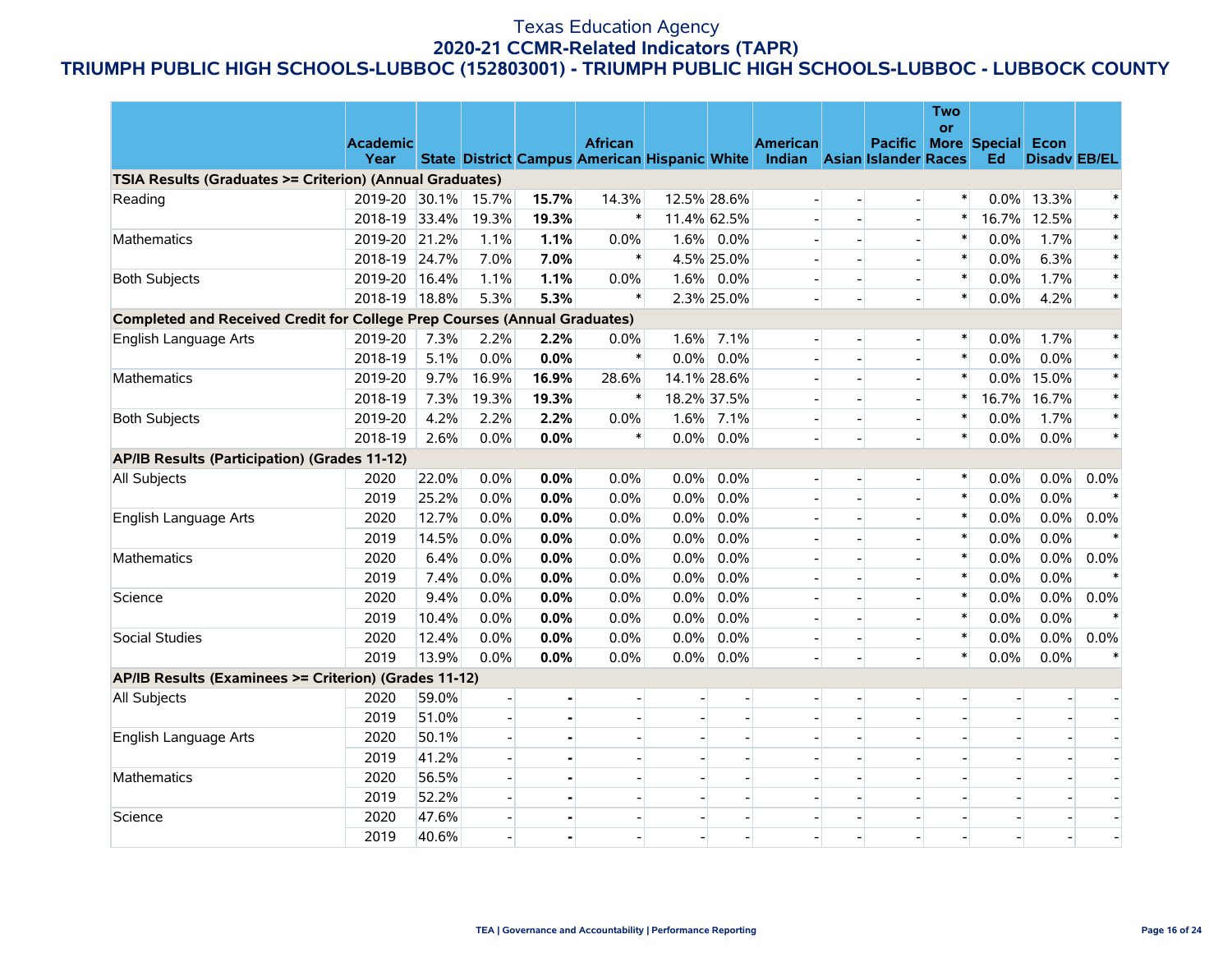### Texas Education Agency **2020-21 CCMR-Related Indicators (TAPR)**

|                                             | <b>Academic</b> |       |         |         | <b>African</b>                                       |         |             | <b>American</b> | <b>Pacific</b>              | <b>Two</b><br>or | <b>More Special</b> | Econ                |  |
|---------------------------------------------|-----------------|-------|---------|---------|------------------------------------------------------|---------|-------------|-----------------|-----------------------------|------------------|---------------------|---------------------|--|
|                                             | Year            |       |         |         | <b>State District Campus American Hispanic White</b> |         |             | Indian          | <b>Asian Islander Races</b> |                  | Ed                  | <b>Disady EB/EL</b> |  |
| <b>Social Studies</b>                       | 2020            | 52.3% |         |         |                                                      |         |             |                 |                             |                  |                     |                     |  |
|                                             | 2019            | 46.3% |         |         |                                                      |         |             |                 |                             |                  |                     |                     |  |
| <b>SAT/ACT Results (Annual Graduates)</b>   |                 |       |         |         |                                                      |         |             |                 |                             |                  |                     |                     |  |
| <b>Tested</b>                               | 2019-20         | 76.7% | 6.7%    | 6.7%    | $0.0\%$                                              | 7.8%    | $0.0\%$     |                 |                             | *                | 0.0%                | 6.7%                |  |
|                                             | 2018-19         | 75.0% | 28.1%   | 28.1%   | $\ast$                                               |         | 20.5% 75.0% |                 |                             |                  | 16.7%               | 23.4%               |  |
| At/Above Criterion for All Examinees        | 2019-20         | 35.7% | 16.7%   | 16.7%   |                                                      | 0.0%    |             |                 |                             |                  |                     |                     |  |
|                                             | 2018-19         | 36.1% | $0.0\%$ | 0.0%    |                                                      | $0.0\%$ | 0.0%        |                 |                             | $\ast$           | $\ast$              | 0.0%                |  |
| <b>Average SAT Score (Annual Graduates)</b> |                 |       |         |         |                                                      |         |             |                 |                             |                  |                     |                     |  |
| All Subjects                                | 2019-20         | 1019  | $\ast$  | $\star$ |                                                      |         |             |                 |                             |                  |                     |                     |  |
|                                             | 2018-19         | 1027  | $\ast$  |         |                                                      |         |             |                 |                             |                  |                     |                     |  |
| English Language Arts and Writing           | 2019-20         | 513   | $\ast$  | $\star$ |                                                      |         |             |                 |                             |                  |                     |                     |  |
|                                             | 2018-19         | 517   | $\ast$  | $\star$ |                                                      |         | $\ast$      |                 |                             |                  |                     |                     |  |
| <b>Mathematics</b>                          | 2019-20         | 506   | $\ast$  | $\star$ |                                                      |         |             |                 |                             |                  |                     |                     |  |
|                                             | 2018-19         | 510   | $\ast$  | $\star$ |                                                      |         | $\ast$      |                 |                             |                  |                     |                     |  |
| <b>Average ACT Score (Annual Graduates)</b> |                 |       |         |         |                                                      |         |             |                 |                             |                  |                     |                     |  |
| All Subjects                                | 2019-20         | 20    | 16      | 16      |                                                      |         |             |                 |                             |                  |                     | $\ast$              |  |
|                                             | 2018-19         | 21    | 16      | 16      |                                                      | 14      | 18          |                 |                             |                  |                     | 15                  |  |
| English Language Arts                       | 2019-20         | 20    | 15      | 15      |                                                      |         |             |                 |                             |                  |                     |                     |  |
|                                             | 2018-19         | 20    | 16      | 16      |                                                      | 13      | 18          |                 |                             |                  |                     | 14                  |  |
| <b>Mathematics</b>                          | 2019-20         | 20    | 17      | 17      |                                                      |         |             |                 |                             |                  |                     |                     |  |
|                                             | 2018-19         | 20    | 17      | 17      |                                                      | 16      | 18          |                 |                             |                  |                     | 16                  |  |
| Science                                     | 2019-20         | 21    | 16      | 16      |                                                      |         |             |                 |                             |                  |                     |                     |  |
|                                             | 2018-19         | 21    | 16      | 16      |                                                      | 15      | 17          |                 |                             |                  |                     | 15                  |  |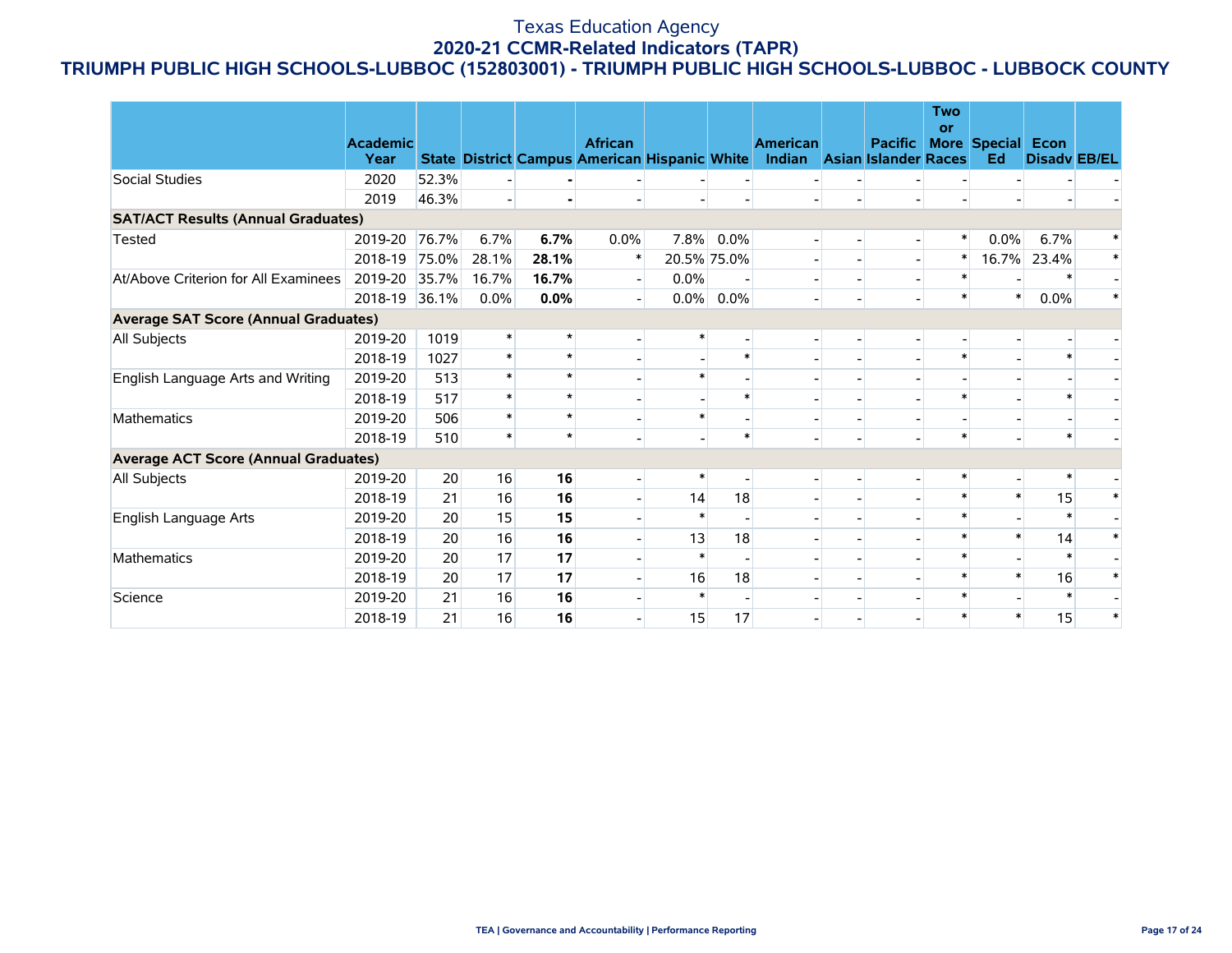### Texas Education Agency **2020-21 Other Postsecondary Indicators (TAPR) TRIUMPH PUBLIC HIGH SCHOOLS-LUBBOC (152803001) - TRIUMPH PUBLIC HIGH SCHOOLS-LUBBOC - LUBBOCK COUNTY**

|                                                                                                | <b>Academic</b><br>Year |       |       |       | <b>African</b><br>State District Campus American Hispanic White |         |               | <b>American</b><br>Indian | <b>Pacific</b><br><b>Asian Islander Races</b> | <b>Two</b><br>or | <b>More Special Econ</b><br>Ed | <b>Disady EB/EL</b> |                   |
|------------------------------------------------------------------------------------------------|-------------------------|-------|-------|-------|-----------------------------------------------------------------|---------|---------------|---------------------------|-----------------------------------------------|------------------|--------------------------------|---------------------|-------------------|
| Advanced/Dual-Credit Course Completion (Grades 9-12)                                           |                         |       |       |       |                                                                 |         |               |                           |                                               |                  |                                |                     |                   |
| Any Subject                                                                                    | 2019-20                 | 46.3% | 63.0% | 63.0% | 60.9%                                                           |         | 63.5% 61.5%   |                           |                                               | $-166.7\%$       |                                |                     | 61.7% 67.6% 62.5% |
|                                                                                                | 2018-19                 | 44.6% | 63.8% | 63.8% | 65.2%                                                           |         | 64.7% 61.1%   |                           |                                               | 40.0%            |                                |                     | 65.1% 73.6% 81.8% |
| English Language Arts                                                                          | 2019-20                 | 18.2% | 4.8%  | 4.8%  | 5.3%                                                            | 3.5%    | 8.6%          |                           |                                               | 16.7%            | $0.0\%$                        | 7.5%                | 0.0%              |
|                                                                                                | 2018-19                 | 17.8% | 29.7% | 29.7% | 33.3%                                                           | 28.6%   | 38.7%         |                           |                                               | $0.0\%$          | 36.6%                          | 38.9%               | 18.2%             |
| <b>Mathematics</b>                                                                             | 2019-20                 | 20.7% | 42.8% | 42.8% | 35.0%                                                           |         | 44.8% 36.4%   |                           |                                               |                  | 51.3%                          | 42.4%               | 28.6%             |
|                                                                                                | 2018-19                 | 20.4% | 38.2% | 38.2% | 36.8%                                                           | 39.0%   | 36.0%         |                           |                                               |                  | 42.4%                          |                     | 40.0% 55.6%       |
| Science                                                                                        | 2019-20                 | 22.4% | 54.5% | 54.5% | 61.1%                                                           |         | 53.6% 53.8%   |                           |                                               | 60.0%            | 50.0%                          |                     | 58.0% 42.9%       |
|                                                                                                | 2018-19                 | 21.7% | 47.4% | 47.4% | 47.1%                                                           | 49.0%   | 36.0%         |                           |                                               |                  | 51.9%                          |                     | 52.0% 60.0%       |
| Social Studies                                                                                 | 2019-20                 | 24.6% | 5.1%  | 5.1%  | 8.3%                                                            | 4.2%    | 8.8%          |                           |                                               | $0.0\%$          | $0.0\%$                        | 7.5%                | 0.0%              |
|                                                                                                | 2018-19                 | 23.6% | 4.6%  | 4.6%  | $0.0\%$                                                         | $3.0\%$ | 17.4%         |                           |                                               | $0.0\%$          | 3.8%                           | 4.1%                | 0.0%              |
| <b>CTE Coherent Sequence (Annual Graduates)</b>                                                |                         |       |       |       |                                                                 |         |               |                           |                                               |                  |                                |                     |                   |
|                                                                                                | 2019-20                 | 58.5% | 85.4% | 85.4% | 85.7%                                                           |         | 87.5% 85.7%   |                           |                                               | $\ast$           |                                | 90.9% 83.3%         |                   |
|                                                                                                | 2018-19                 | 59.0% | 35.1% | 35.1% | $\ast$                                                          |         | 31.8% 25.0%   |                           |                                               |                  |                                | 33.3% 35.4%         |                   |
| Graduates Enrolled in Texas Institution of Higher Education (TX IHE)                           |                         |       |       |       |                                                                 |         |               |                           |                                               |                  |                                |                     |                   |
|                                                                                                | 2018-19                 | 52.6% | 15.8% | 15.8% | $\ast$                                                          |         | $9.1\%$ 62.5% |                           |                                               | ∗                |                                | 16.7% 12.8%         |                   |
|                                                                                                | 2017-18                 | 53.4% | 16.2% | 16.2% | $0.0\%$                                                         |         | 15.4% 27.3%   |                           |                                               |                  |                                | 14.3% 17.5%         |                   |
| Graduates in TX IHE Completing One Year Without Enrollment in a Developmental Education Course |                         |       |       |       |                                                                 |         |               |                           |                                               |                  |                                |                     |                   |
|                                                                                                | 2018-19                 | 42.2% | 0.0%  | 0.0%  |                                                                 |         | 0.0%          |                           |                                               |                  |                                |                     |                   |
|                                                                                                | 2017-18                 | 60.7% | 18.2% | 18.2% |                                                                 | 12.5%   | $\ast$        |                           |                                               |                  | $\ast$                         | 18.2%               |                   |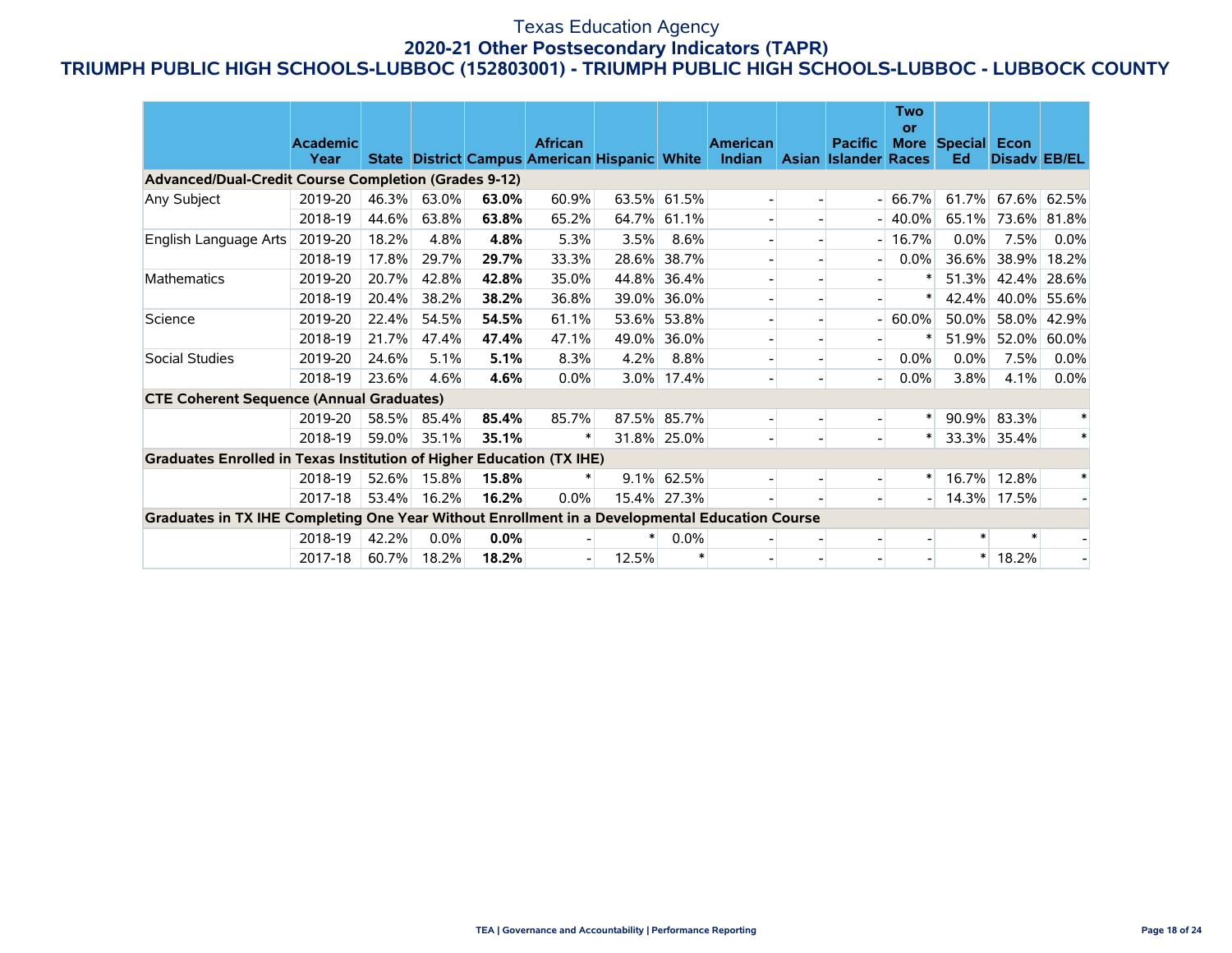### Texas Education Agency **2020-21 Student Information (TAPR)**

|                                               | <b>Membership</b> |                               |       |               | <b>Enrollment</b> |                               |       |               |
|-----------------------------------------------|-------------------|-------------------------------|-------|---------------|-------------------|-------------------------------|-------|---------------|
|                                               |                   | <b>Campus</b>                 |       |               |                   | <b>Campus</b>                 |       |               |
| <b>Student Information</b>                    |                   | <b>Count Percent District</b> |       | <b>State</b>  |                   | <b>Count Percent District</b> |       | <b>State</b>  |
|                                               |                   |                               |       |               |                   |                               |       |               |
| <b>Total Students</b>                         |                   | 192 100.0%                    |       | 192 5,359,040 |                   | 193 100.0%                    |       | 193 5,371,586 |
| <b>Students by Grade:</b>                     |                   |                               |       |               |                   |                               |       |               |
| Early Childhood Education                     | 0                 | 0.0%                          | 0.0%  | 0.3%          | 0                 | 0.0%                          | 0.0%  | 0.4%          |
| Pre-Kindergarten                              | 0                 | 0.0%                          | 0.0%  | 3.7%          | 0                 | 0.0%                          | 0.0%  | 3.7%          |
| Kindergarten                                  | 0                 | 0.0%                          | 0.0%  | 6.7%          | 0                 | 0.0%                          | 0.0%  | 6.7%          |
| Grade 1                                       | 0                 | 0.0%                          | 0.0%  | 7.1%          | 0                 | 0.0%                          | 0.0%  | 7.1%          |
| Grade 2                                       | 0                 | 0.0%                          | 0.0%  | 7.1%          | $\mathbf 0$       | 0.0%                          | 0.0%  | 7.1%          |
| Grade 3                                       | 0                 | 0.0%                          | 0.0%  | 7.1%          | 0                 | 0.0%                          | 0.0%  | 7.1%          |
| Grade 4                                       | 0                 | 0.0%                          | 0.0%  | 7.2%          | $\mathbf 0$       | 0.0%                          | 0.0%  | 7.2%          |
| Grade 5                                       | 0                 | 0.0%                          | 0.0%  | 7.4%          | $\mathbf 0$       | 0.0%                          | 0.0%  | 7.4%          |
| Grade 6                                       | 0                 | 0.0%                          | 0.0%  | 7.7%          | $\Omega$          | 0.0%                          | 0.0%  | 7.7%          |
| Grade 7                                       | 0                 | 0.0%                          | 0.0%  | 7.9%          | 0                 | 0.0%                          | 0.0%  | 7.8%          |
| Grade 8                                       | 0                 | 0.0%                          | 0.0%  | 7.9%          | $\mathbf 0$       | 0.0%                          | 0.0%  | 7.9%          |
| Grade 9                                       | 25                | 13.0%                         | 13.0% | 8.1%          | 25                | 13.0%                         | 13.0% | 8.1%          |
| Grade 10                                      | 54                | 28.1%                         | 28.1% | 7.8%          | 54                | 28.0%                         | 28.0% | 7.8%          |
| Grade 11                                      | 72                | 37.5%                         | 37.5% | 7.2%          | 73                | 37.8%                         | 37.8% | 7.2%          |
| Grade 12                                      | 41                | 21.4%                         | 21.4% | 6.8%          | 41                | 21.2%                         | 21.2% | 6.8%          |
| <b>Ethnic Distribution:</b>                   |                   |                               |       |               |                   |                               |       |               |
| African American                              | 11                | 5.7%                          | 5.7%  | 12.7%         | 11                | 5.7%                          | 5.7%  | 12.7%         |
| Hispanic                                      | 152               | 79.2%                         | 79.2% | 52.9%         | 153               | 79.3%                         | 79.3% | 52.9%         |
| White                                         | 25                | 13.0%                         | 13.0% | 26.5%         | 25                | 13.0%                         | 13.0% | 26.5%         |
| American Indian                               | $\pmb{0}$         | 0.0%                          | 0.0%  | 0.3%          | 0                 | 0.0%                          | 0.0%  | 0.3%          |
| Asian                                         | 1                 | 0.5%                          | 0.5%  | 4.7%          | $\mathbf{1}$      | 0.5%                          | 0.5%  | 4.7%          |
| Pacific Islander                              | 0                 | 0.0%                          | 0.0%  | 0.2%          | $\mathbf 0$       | 0.0%                          | 0.0%  | 0.2%          |
| Two or More Races                             | 3                 | 1.6%                          | 1.6%  | 2.7%          | 3                 | 1.6%                          | 1.6%  | 2.7%          |
| Sex:                                          |                   |                               |       |               |                   |                               |       |               |
| Female                                        | 97                | 50.5%                         | 50.5% | 48.9%         | 97                | 50.3%                         | 50.3% | 48.9%         |
| Male                                          | 95                | 49.5%                         | 49.5% | 51.1%         | 96                | 49.7%                         | 49.7% | 51.1%         |
|                                               |                   |                               |       |               |                   |                               |       |               |
| Economically Disadvantaged                    | 161               | 83.9%                         | 83.9% | 60.3%         | 161               | 83.4%                         | 83.4% | 60.2%         |
| Non-Educationally Disadvantaged               | 31                | 16.1%                         | 16.1% | 39.7%         | 32                | 16.6%                         | 16.6% | 39.8%         |
| Section 504 Students                          | 12                | 6.3%                          | 6.3%  | 7.2%          | 12                | 6.2%                          | 6.2%  | 7.2%          |
| EB Students/EL                                | 5                 | 2.6%                          | 2.6%  | 20.7%         | 5                 | 2.6%                          | 2.6%  | 20.6%         |
| Students w/ Disciplinary Placements (2019-20) | 0                 | 0.0%                          | 0.0%  | 1.2%          |                   |                               |       |               |
| Students w/ Dyslexia                          | 8                 | 4.2%                          | 4.2%  | 4.5%          | 8                 | 4.1%                          | 4.1%  | 4.5%          |
| Foster Care                                   | 5                 | 2.6%                          | 2.6%  | 0.3%          | 5                 | 2.6%                          | 2.6%  | 0.3%          |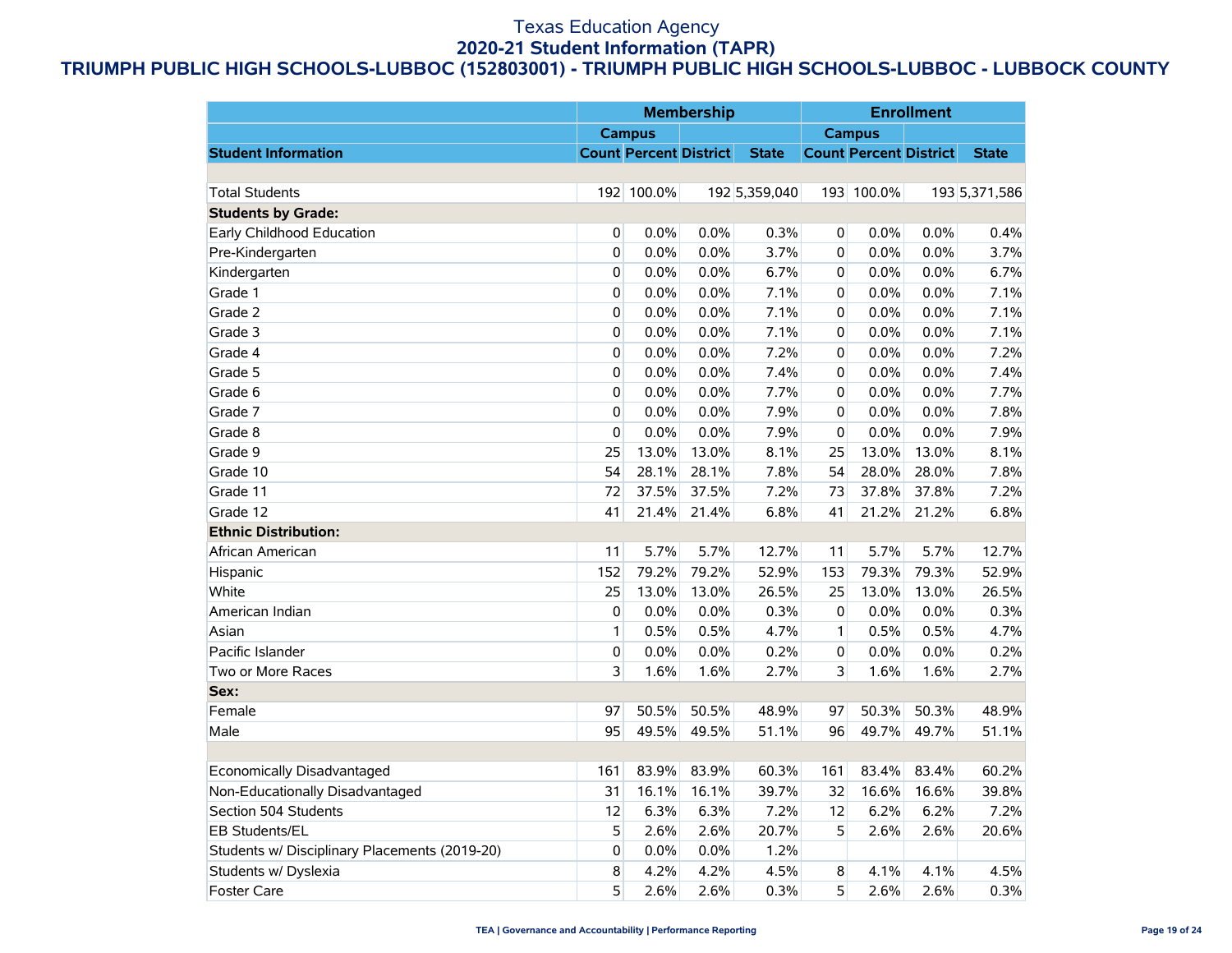### Texas Education Agency **2020-21 Student Information (TAPR)**

|                                                                          | <b>Membership</b> |                               |        |              |             |                               |       |              |
|--------------------------------------------------------------------------|-------------------|-------------------------------|--------|--------------|-------------|-------------------------------|-------|--------------|
|                                                                          |                   | <b>Campus</b>                 |        |              |             | <b>Campus</b>                 |       |              |
| <b>Student Information</b>                                               |                   | <b>Count Percent District</b> |        | <b>State</b> |             | <b>Count Percent District</b> |       | <b>State</b> |
| Homeless                                                                 | 4                 | 2.1%                          | 2.1%   | 1.1%         | 4           | 2.1%                          | 2.1%  | 1.1%         |
| Immigrant                                                                | 0                 | 0.0%                          | 0.0%   | 2.0%         | $\mathbf 0$ | 0.0%                          | 0.0%  | 2.0%         |
| Migrant                                                                  | $\mathbf{0}$      | 0.0%                          | 0.0%   | 0.3%         | $\Omega$    | 0.0%                          | 0.0%  | 0.3%         |
| Title I                                                                  | 192               | 100.0% 100.0%                 |        | 64.5%        | 193         | 100.0% 100.0%                 |       | 64.5%        |
| Military Connected                                                       | $\mathbf 0$       | 0.0%                          | 0.0%   | 2.7%         | $\mathbf 0$ | 0.0%                          | 0.0%  | 2.7%         |
| At-Risk                                                                  | 176               | 91.7%                         | 91.7%  | 49.2%        | 177         | 91.7%                         | 91.7% | 49.1%        |
| <b>Students by Instructional Program:</b>                                |                   |                               |        |              |             |                               |       |              |
| <b>Bilingual/ESL Education</b>                                           | 5                 | 2.6%                          | 2.6%   | 21.0%        | 5           | 2.6%                          | 2.6%  | 20.9%        |
| Gifted and Talented Education                                            | $\mathbf 0$       | 0.0%                          | 0.0%   | 8.3%         | $\Omega$    | 0.0%                          | 0.0%  | 8.3%         |
| <b>Special Education</b>                                                 | 33                | 17.2%                         | 17.2%  | 11.1%        | 33          | 17.1%                         | 17.1% | 11.3%        |
| Students with Disabilities by Type of Primary Disability:                |                   |                               |        |              |             |                               |       |              |
| <b>Total Students with Disabilities</b>                                  | 33                |                               |        |              |             |                               |       |              |
| By Type of Primary Disability<br>Students with Intellectual Disabilities | 30                | 90.9%                         | 90.9%  | 42.5%        |             |                               |       |              |
| Students with Physical Disabilities                                      | $\ast$            | $\ast$                        | $\ast$ | 21.3%        |             |                               |       |              |
| <b>Students with Autism</b>                                              | 0                 | 0.0%                          | 0.0%   | 14.1%        |             |                               |       |              |
| Students with Behavioral Disabilities                                    | $\ast$            | $\pmb{\ast}$                  | $\ast$ | 20.6%        |             |                               |       |              |
| Students with Non-Categorical Early Childhood                            | $\Omega$          | 0.0%                          | 0.0%   | 1.5%         |             |                               |       |              |
| Mobility (2019-20):                                                      |                   |                               |        |              |             |                               |       |              |
| <b>Total Mobile Students</b>                                             | 223               | 65.0%                         | 65.0%  | 13.8%        |             |                               |       |              |
| By Ethnicity:<br>African American                                        | 19                | 5.5%                          | 5.5%   | 2.8%         |             |                               |       |              |
| Hispanic                                                                 | 174               | 50.7%                         | 50.7%  | 7.1%         |             |                               |       |              |
| White                                                                    | 23                | 6.7%                          | 6.7%   | 3.1%         |             |                               |       |              |
| American Indian                                                          | $\mathbf{1}$      | 0.3%                          | 0.3%   | 0.1%         |             |                               |       |              |
| Asian                                                                    | 1                 | 0.3%                          | 0.3%   | 0.4%         |             |                               |       |              |
| Pacific Islander                                                         | 0                 | 0.0%                          | 0.0%   | 0.0%         |             |                               |       |              |
| Two or More Races                                                        | 5                 | 1.5%                          | 1.5%   | 0.4%         |             |                               |       |              |
| Count and Percent of Special Ed Students who are Mobile                  | 30                | 57.7%                         | 57.7%  | 16.5%        |             |                               |       |              |
| Count and Percent of EB Students/EL who are Mobile                       | 3                 | 37.5%                         | 37.5%  | 13.6%        |             |                               |       |              |
| Count and Percent of Econ Dis Students who are Mobile                    | 164               | 64.6%                         | 64.6%  | 16.0%        |             |                               |       |              |
| <b>Student Attrition (2019-20):</b>                                      |                   |                               |        |              |             |                               |       |              |
| <b>Total Student Attrition</b>                                           | 89                | 54.9%                         | 54.9%  | 16.6%        |             |                               |       |              |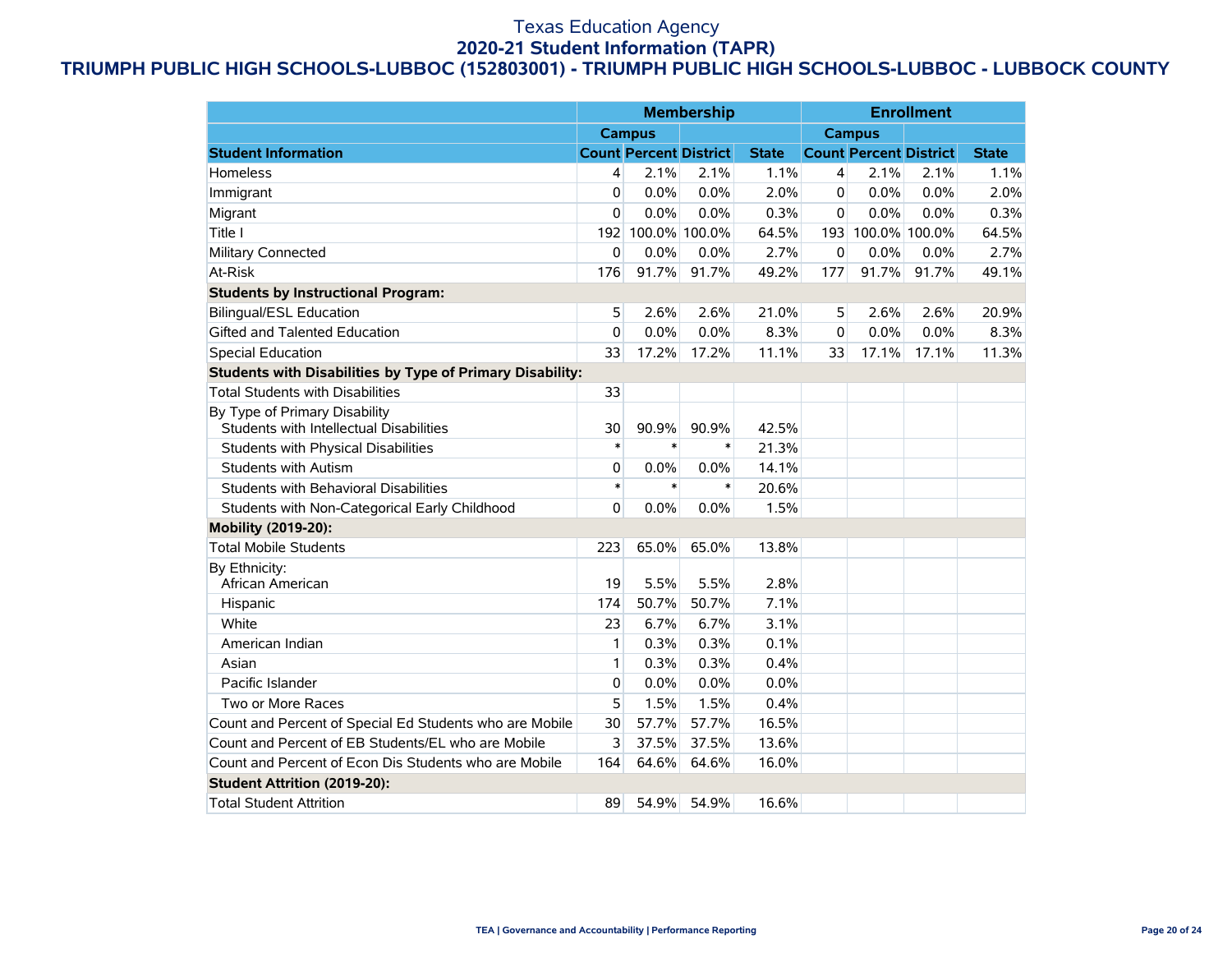### Texas Education Agency **2020-21 Student Information (TAPR) TRIUMPH PUBLIC HIGH SCHOOLS-LUBBOC (152803001) - TRIUMPH PUBLIC HIGH SCHOOLS-LUBBOC - LUBBOCK COUNTY**

|                                                                                  |                                  | --Non-Special<br><b>Education Rates--</b> |         | ---Special Education<br>Rates--- |                          |         |  |  |
|----------------------------------------------------------------------------------|----------------------------------|-------------------------------------------|---------|----------------------------------|--------------------------|---------|--|--|
| <b>Student</b><br><b>Information Campus District State Campus District State</b> |                                  |                                           |         |                                  |                          |         |  |  |
|                                                                                  | <b>Retention Rates by Grade:</b> |                                           |         |                                  |                          |         |  |  |
| Kindergarten                                                                     |                                  |                                           | $-1.4%$ |                                  |                          | $-4.8%$ |  |  |
| Grade 1                                                                          |                                  |                                           | $-1.9%$ |                                  |                          | $-3.2%$ |  |  |
| Grade 2                                                                          |                                  |                                           | $-1.0%$ |                                  | $\overline{\phantom{0}}$ | 1.4%    |  |  |
| Grade 3                                                                          |                                  |                                           | $-0.5%$ |                                  |                          | $-0.6%$ |  |  |
| Grade 4                                                                          |                                  |                                           | $-0.3%$ |                                  |                          | $-0.4%$ |  |  |
| Grade 5                                                                          |                                  |                                           | $-0.2%$ |                                  |                          | $-0.3%$ |  |  |
| Grade 6                                                                          |                                  |                                           | $-0.2%$ |                                  |                          | $-0.3%$ |  |  |
| Grade 7                                                                          |                                  |                                           | $-0.3%$ |                                  | $\overline{a}$           | 0.3%    |  |  |
| Grade 8                                                                          |                                  |                                           | 0.2%    |                                  | $\overline{\phantom{0}}$ | 0.4%    |  |  |
| Grade 9                                                                          | 10.3%                            | $10.3\%$                                  | 4.7%    | 0.0%                             | $0.0\%$                  | 7.8%    |  |  |

Class Size Averages by Grade and Subject (Derived from teacher responsibility records):

| <b>Class Size</b><br><b>Information</b> | <b>Campus District State</b> |     |      |
|-----------------------------------------|------------------------------|-----|------|
| Elementary:                             |                              |     |      |
| Kindergarten                            |                              |     | 17.7 |
| Grade 1                                 |                              |     | 18.0 |
| Grade 2                                 |                              |     | 18.0 |
| Grade 3                                 |                              |     | 18.2 |
| Grade 4                                 |                              |     | 18.3 |
| Grade 5                                 |                              |     | 19.8 |
| Grade 6                                 |                              |     | 19.4 |
| Secondary:                              |                              |     |      |
| English/Language Arts                   | 4.6                          | 4.6 | 15.7 |
| Foreign Languages                       | 3.5                          | 3.5 | 17.8 |
| <b>Mathematics</b>                      | 7.8                          | 7.8 | 16.9 |
| Science                                 | 7.2                          | 7.2 | 17.9 |
| Social Studies                          | 6.0                          | 6.0 | 18.3 |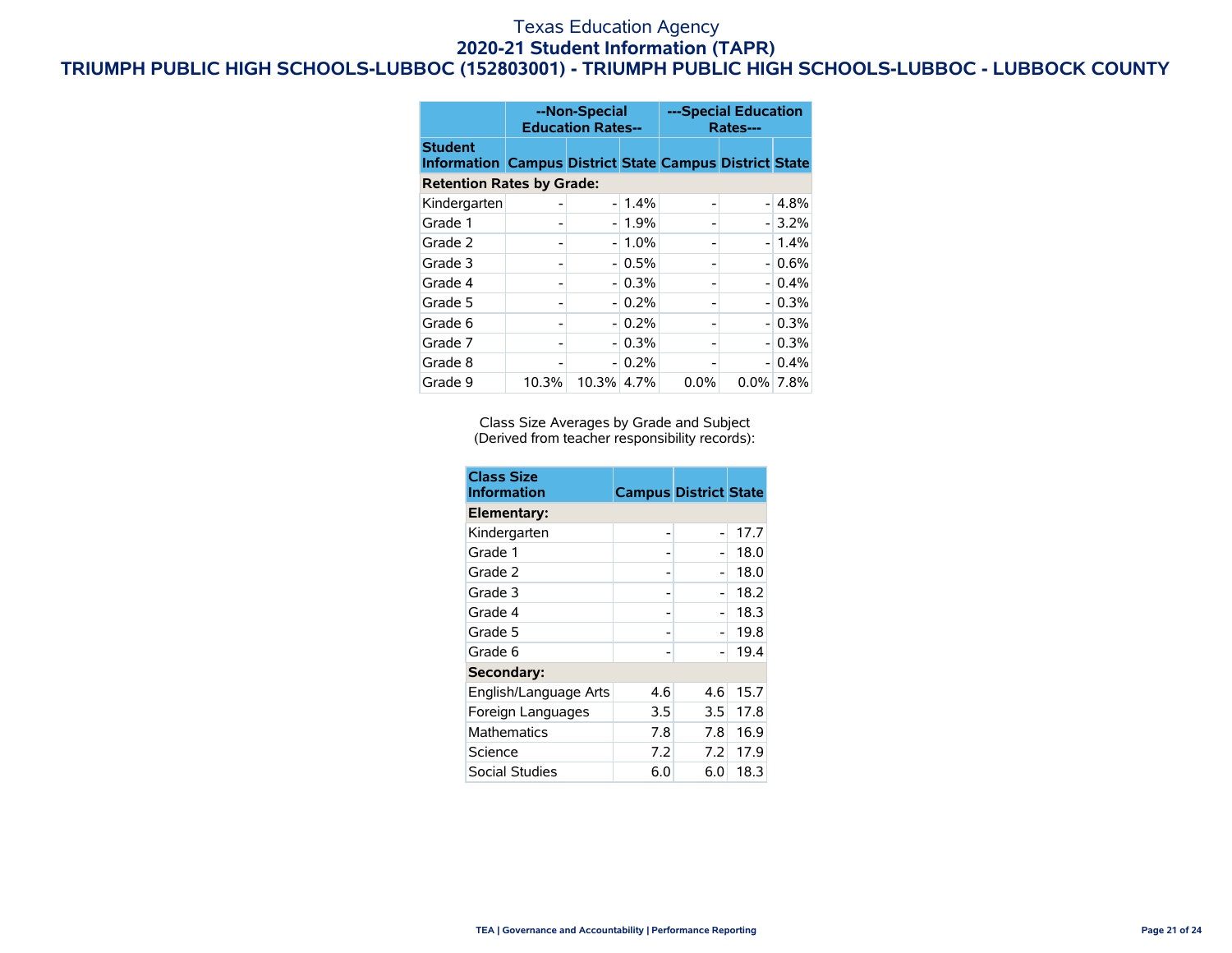### Texas Education Agency **2020-21 Staff Information (TAPR) TRIUMPH PUBLIC HIGH SCHOOLS-LUBBOC (152803001) - TRIUMPH PUBLIC HIGH SCHOOLS-LUBBOC - LUBBOCK COUNTY**

|                                               | --------- Campus ---------            |        |        |              |
|-----------------------------------------------|---------------------------------------|--------|--------|--------------|
| <b>Staff Information</b>                      | <b>Count/Average Percent District</b> |        |        | <b>State</b> |
|                                               |                                       |        |        |              |
| <b>Total Staff</b>                            | 17.0                                  | 100.0% | 100.0% | 100.0%       |
|                                               |                                       |        |        |              |
| Professional Staff:                           | 17.0                                  | 100.0% | 84.2%  | 64.3%        |
| <b>Teachers</b>                               | 9.9                                   | 58.3%  | 48.4%  | 49.6%        |
| Professional Support                          | 5.1                                   | 29.9%  | 24.8%  | 10.6%        |
| Campus Administration (School Leadership)     | 2.0                                   | 11.8%  | 9.8%   | 3.0%         |
| <b>Educational Aides:</b>                     | 0.0                                   | 0.0%   | 0.0%   | 10.6%        |
| <b>Librarians and Counselors (Headcount):</b> |                                       |        |        |              |
| <b>Full-time Librarians</b>                   | 0.0                                   | n/a    | 0.0    | 4,290.0      |
| Part-time Librarians                          | 0.0                                   | n/a    | 0.0    | 582.0        |
| <b>Full-time Counselors</b>                   | 1.0                                   | n/a    |        | 1.0 13,211.0 |
| Part-time Counselors                          | 0.0                                   | n/a    | 0.0    | 1,126.0      |
|                                               |                                       |        |        |              |
| Total Minority Staff:                         | 7.0                                   | 41.2%  | 50.0%  | 51.5%        |
| <b>Teachers by Ethnicity:</b>                 |                                       |        |        |              |
| African American                              | 1.0                                   | 10.1%  | 10.1%  | 11.1%        |
| Hispanic                                      | 3.0                                   | 30.2%  | 30.2%  | 28.4%        |
| White                                         | 5.9                                   | 59.7%  | 59.7%  | 56.9%        |
| American Indian                               | 0.0                                   | 0.0%   | 0.0%   | 0.3%         |
| Asian                                         | 0.0                                   | 0.0%   | 0.0%   | 1.8%         |
| Pacific Islander                              | 0.0                                   | 0.0%   | 0.0%   | 0.2%         |
| Two or More Races                             | 0.0                                   | 0.0%   | 0.0%   | 1.2%         |
| <b>Teachers by Sex:</b>                       |                                       |        |        |              |
| Males                                         | 2.0                                   | 20.2%  | 20.2%  | 23.8%        |
| Females                                       | 7.9                                   | 79.8%  | 79.8%  | 76.2%        |
| <b>Teachers by Highest Degree Held:</b>       |                                       |        |        |              |
| No Degree                                     | 0.0                                   | 0.0%   | 0.0%   | 1.2%         |
| <b>Bachelors</b>                              | 9.9                                   | 100.0% | 100.0% | 73.0%        |
| <b>Masters</b>                                | 0.0                                   | 0.0%   | 0.0%   | 25.0%        |
| Doctorate                                     | 0.0                                   | 0.0%   | 0.0%   | 0.7%         |
| <b>Teachers by Years of Experience:</b>       |                                       |        |        |              |
| <b>Beginning Teachers</b>                     | 0.0                                   | 0.0%   | 0.0%   | 6.7%         |
| 1-5 Years Experience                          | 2.0                                   | 20.2%  | 20.2%  | 27.8%        |
| 6-10 Years Experience                         | 3.9                                   | 39.5%  | 39.5%  | 20.3%        |
| 11-20 Years Experience                        | 2.0                                   | 20.2%  | 20.2%  | 29.1%        |
| 21-30 Years Experience                        | 2.0                                   | 20.2%  | 20.2%  | 13.0%        |
| Over 30 Years Experience                      | 0.0                                   | 0.0%   | 0.0%   | 3.1%         |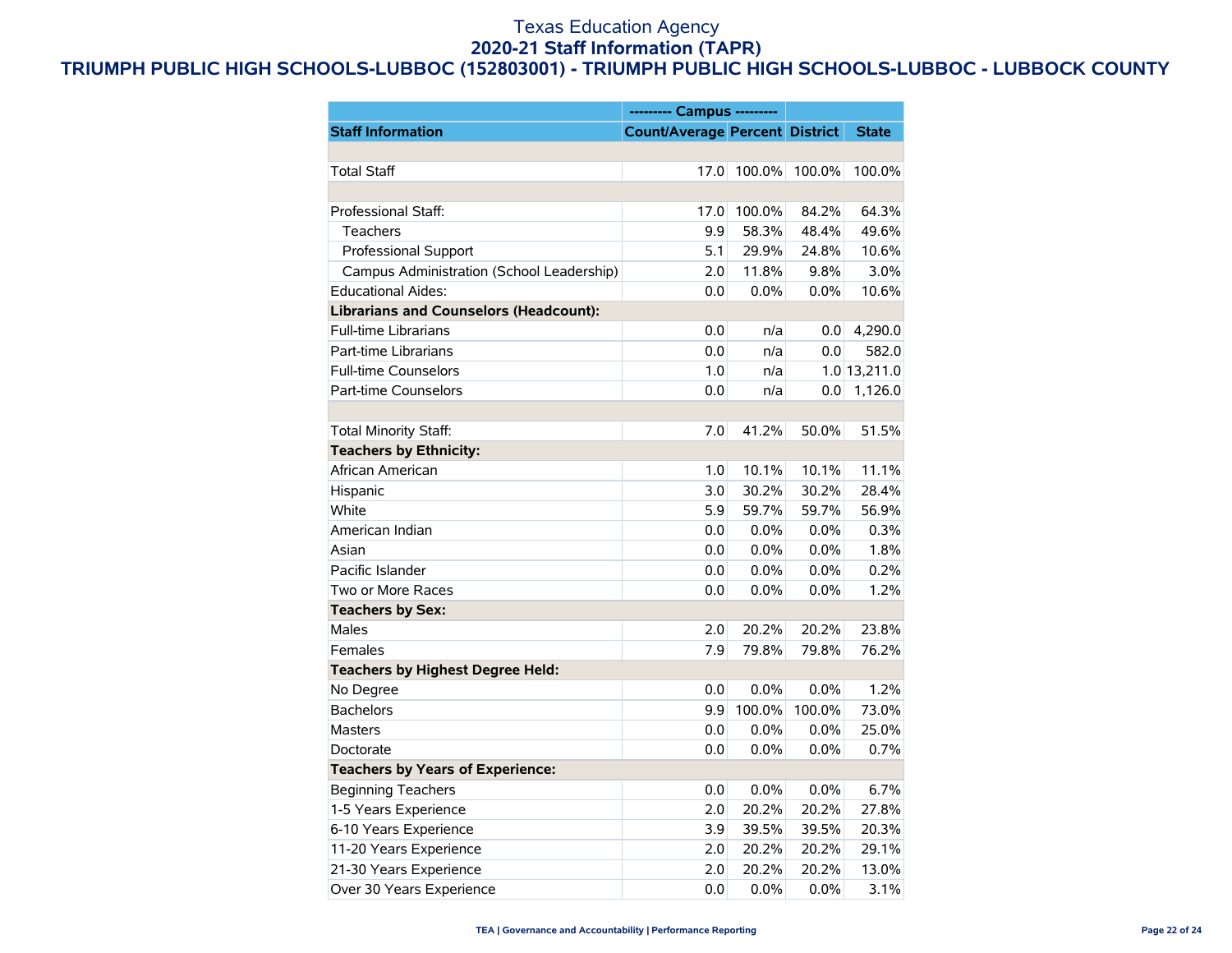### Texas Education Agency **2020-21 Staff Information (TAPR)**

|                                |                                      | --------- Campus --------- |     |      |  |
|--------------------------------|--------------------------------------|----------------------------|-----|------|--|
| <b>Staff Information</b>       | Count/Average Percent District State |                            |     |      |  |
|                                |                                      |                            |     |      |  |
| Number of Students per Teacher | 19.4                                 | n/a                        | 194 | 14.5 |  |

| <b>Staff Information</b>                                             | <b>Campus</b> | <b>District</b> | <b>State</b> |
|----------------------------------------------------------------------|---------------|-----------------|--------------|
| <b>Experience of Campus Leadership:</b>                              |               |                 |              |
| Average Years Experience of Principals                               | 17.0          | 17.0            | 6.4          |
| Average Years Experience of Principals with District                 | 10.0          | 10.0            | 5.5          |
| Average Years Experience of Assistant Principals                     | 0.0           | 0.0             | 5.5          |
| Average Years Experience of Assistant Principals with District       | 0.0           | 0.0             | 4.8          |
|                                                                      |               |                 |              |
| Average Years Experience of Teachers:                                | 11.1          | 11.1            | 11.2         |
| Average Years Experience of Teachers with District:                  | 5.5           | 5.5             | 7.2          |
| Average Teacher Salary by Years of Experience (regular duties only): |               |                 |              |
| <b>Beginning Teachers</b>                                            |               |                 | \$50,849     |
| 1-5 Years Experience                                                 | \$39,563      | \$39,563        | \$53,288     |
| 6-10 Years Experience                                                | \$43,871      | \$43,871        | \$56,282     |
| 11-20 Years Experience                                               | \$40,261      | \$40,261        | \$59,900     |
| 21-30 Years Experience                                               | \$47,751      | \$47,751        | \$64,637     |
| Over 30 Years Experience                                             |               |                 | \$69,974     |
| Average Actual Salaries (regular duties only):                       |               |                 |              |
| <b>Teachers</b>                                                      | \$43,057      | \$43,057        | \$57,641     |
| Professional Support                                                 | \$48,362      | \$48,362        | \$68,030     |
| Campus Administration (School Leadership)                            | \$63,125      | \$63,125        | \$83,424     |
|                                                                      |               |                 |              |
| Instructional Staff Percent:                                         | n/a           | 80.8%           | 64.6%        |
|                                                                      |               |                 |              |
| Contracted Instructional Staff (not incl. above):                    | 0.0           | 0.0             | 5,731.4      |

|                                          | ----- Campus ----- |                         |         |              |  |  |  |  |  |  |
|------------------------------------------|--------------------|-------------------------|---------|--------------|--|--|--|--|--|--|
| <b>Program Information</b>               | Count              | <b>Percent District</b> |         | <b>State</b> |  |  |  |  |  |  |
| Teachers by Program (population served): |                    |                         |         |              |  |  |  |  |  |  |
| <b>Bilingual/ESL Education</b>           | 0.0                | $0.0\%$                 | $0.0\%$ | 6.2%         |  |  |  |  |  |  |
| Career and Technical Education           | 1.7                | 17.0%                   | 17.0%   | 5.1%         |  |  |  |  |  |  |
| Compensatory Education                   | 0.0                | $0.0\%$                 | $0.0\%$ | 2.8%         |  |  |  |  |  |  |
| Gifted and Talented Education            | 0.0                | $0.0\%$                 | $0.0\%$ | 1.8%         |  |  |  |  |  |  |
| Regular Education                        | 8.2                | 83.0%                   | 83.0%   | 71.0%        |  |  |  |  |  |  |
| <b>Special Education</b>                 | 0.0                | $0.0\%$                 | $0.0\%$ | 9.4%         |  |  |  |  |  |  |
| Other                                    | 0.0                | $0.0\%$                 | $0.0\%$ | 3.6%         |  |  |  |  |  |  |